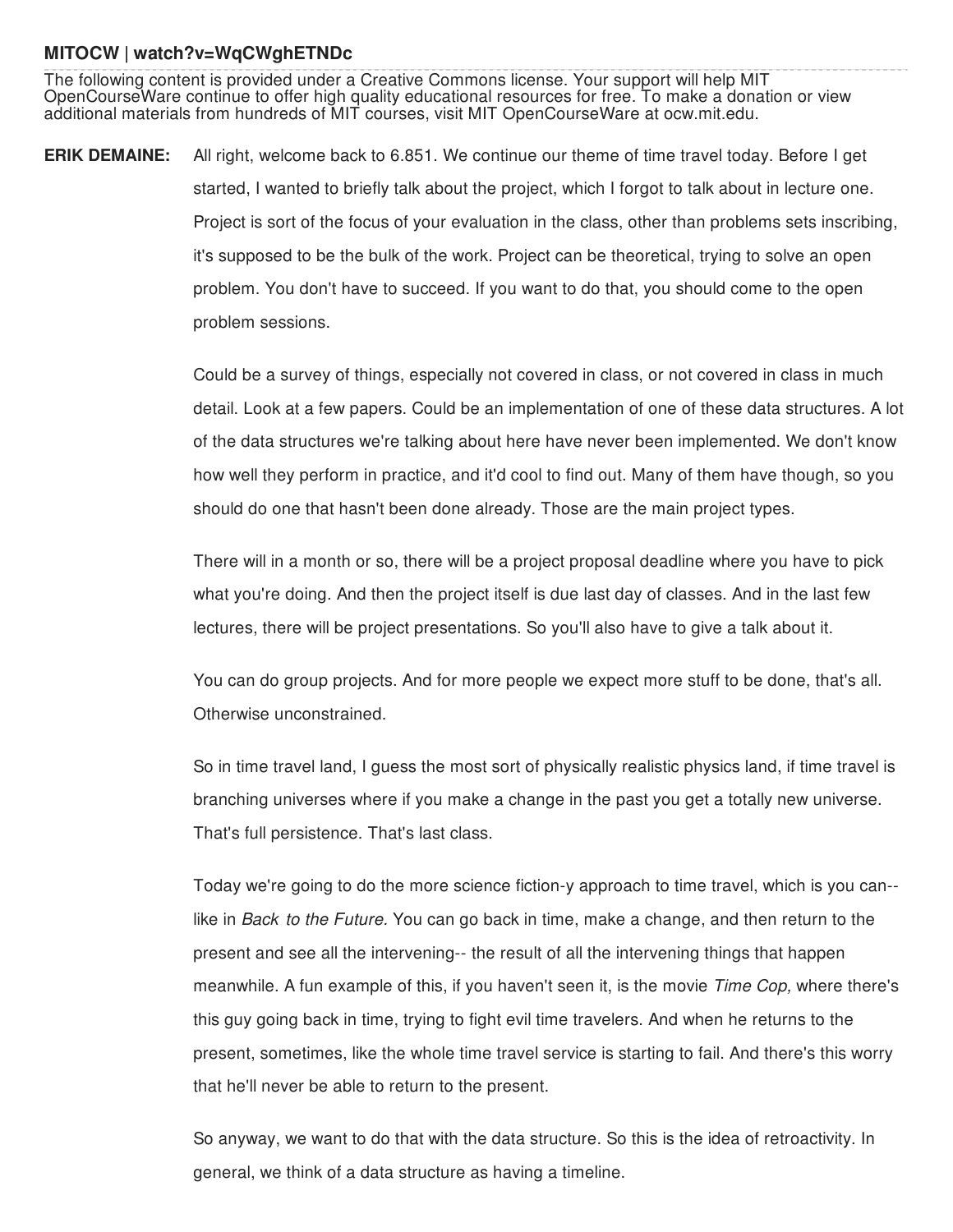We're going to maintain one linear timeline of updates. So here's time. And the idea is, well, maybe at time 0 you do an insert of 7. And then at time 1, you maybe did an insert of 3. And then at time 2, you did a delete-min.

OK, what's that spell? Or, at the end you have-- right now, you'd have just the element 7. In general, every data structure you can think of is this. Now normally, we're always appending to the timeline that's working in the present. You're doing operations on the present. But we'd like to allow-- with retroactive data structures you can go back in time, say right at the beginning of time, and say actually I meant to put, at time minus 1, I meant to do something insert 4. Or actually, insert 2 would be a little more interesting.

Insert 2 is interesting, because that actually changes what the delete-min operation would have done. And so I want to go back in time, do this, and then return to the present, say what's my data structure look like now. I want to be able to do the regular queries I can.

So let's say you can do queries at the present. This is now. And you can do queries here. And I want to be able to add and remove operations. Update operations at any time.

So that's what's called a partially retroactive data structure. So like persistence, we have partial and full. So in general, we're going to have insert at a given time, a given update. Delete the operation at a given time. And query.

And I'm going to use capital letters to denote retroactive operations and lower case letters to denote regular operations. So it's intentional. This is an uppercase insert. This is a lowercase insert. So we're inserting an insert at time, the time before 0.

What exactly does time mean here? We're not going to work with that too much directly today. You can think of them as just being integers. But it gets awkward if you just keep inserting new operations to do in between 1 and 2. There aren't very many integers between 1 and 2.

One easy solution to this is use the order maintenance data structure that we mentioned in the last class, where you basically are maintaining a linked list and you're able to insert new times in between any two given times. And you can still do order queries in constant time. But I mean, if you don't mind logs you could just store the times in a binary search tree. That's an easy way to do it. We're not really going to worry about that too much here.

What we're interested here is how do we maintain the sort of side effects of doing this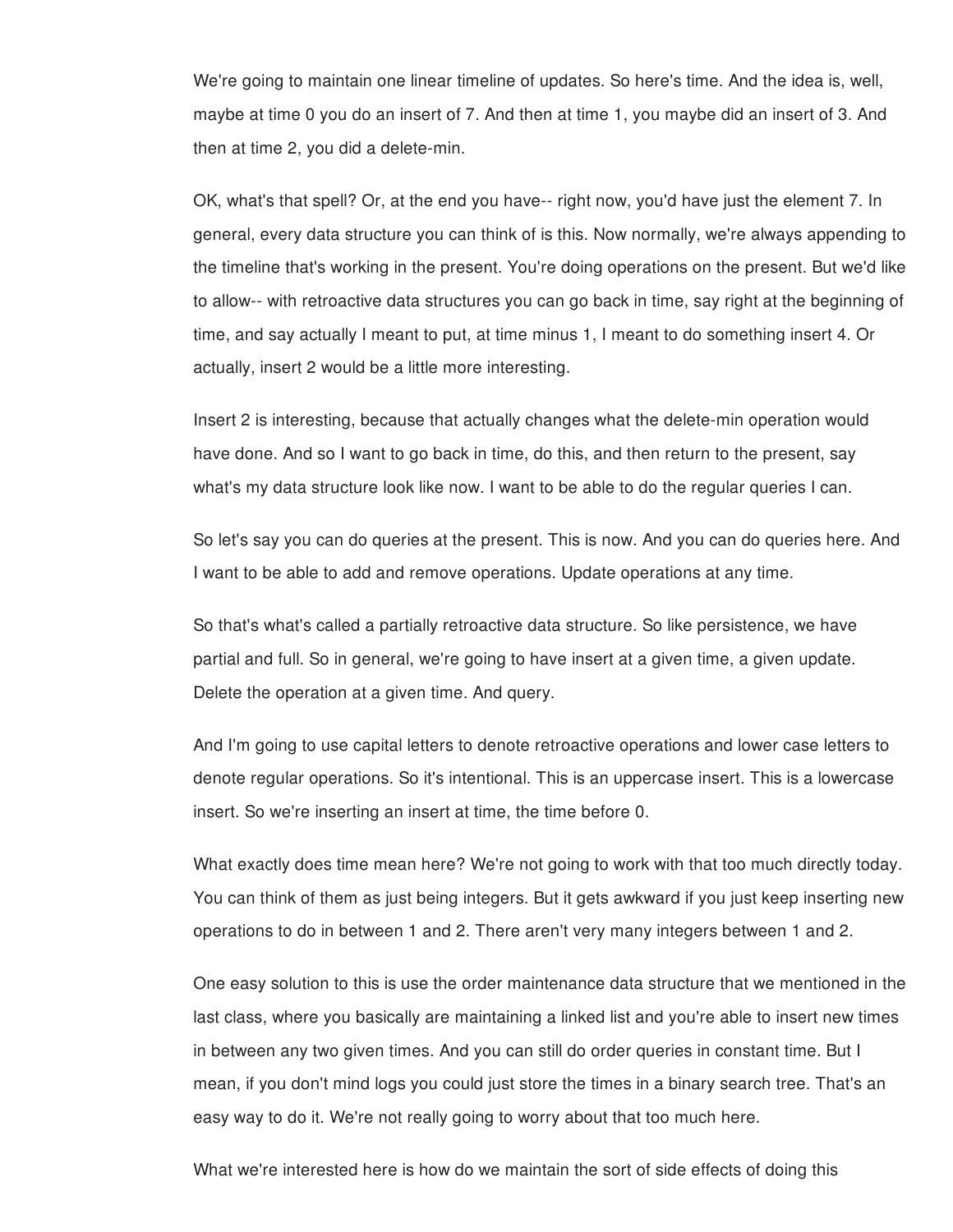operation earlier in time, computing all of this, or chain reactions that would have happened meanwhile, sort of butterfly effect.

All right, I want to define partial retroactivity means queries are always done at the present. Let's say t equals infinity or now. This is what you might call the Q model, if you're a Star Trek fan. You can exist in all time simultaneously, do updates whenever you feel like it, do queries whenever you feel like it. All right model clear.

Now as you might expect, this is hard. You can't always do retroactivity super well. But we'll talk about our situations you can do well and what you can do in general.

Go to an easy case, which is still fairly interesting. Suppose you have commutative updates, meaning x followed by y is the same thing as y followed by x. This would be great if I could reorder updates, because then I don't really care about the sequence of updates, as long as I'm only querying the final results.

If I want to do an update in the past-- this would not be an example of commutative-- deletemin and insert are not commutative. But if I was just doing insert and delete for example, delete 7, whatever, then inserting 2 here is the same thing as inserting 2 at the end, as long as I'm only querying the end. So this would be an easy case for partial retroactivity.

If my updates are commutative, then inserting an operation at time t is the same thing as inserting that operation now, at the end of time. That's for inserts. But if I want to also be able to-- for retroactive inserts, I should say, capital I.

If I want to be able to do retroactive deletes, I need something else. I need some way-- I still want to only work in the present, if I can. And for that I need inversion. I have invertible updates.

If there is some way to, given an operation x, compute a new operation x inverse, that does the reverse, and that's equivalent to nothing, then deleting an operation is the same thing as doing the inverse. And if you have also commutativity-- so I'm adding these two constraints- then delete t some operation is the same thing as inserting now that operation inverse.

So that's-- if I have both of these properties, then partial retroactivity is trivial. I just do everything in the present. May not seem very exciting, but it solves a bunch of problems already for free. So for example, hashing. If you want a dynamic hash table or dictionary, and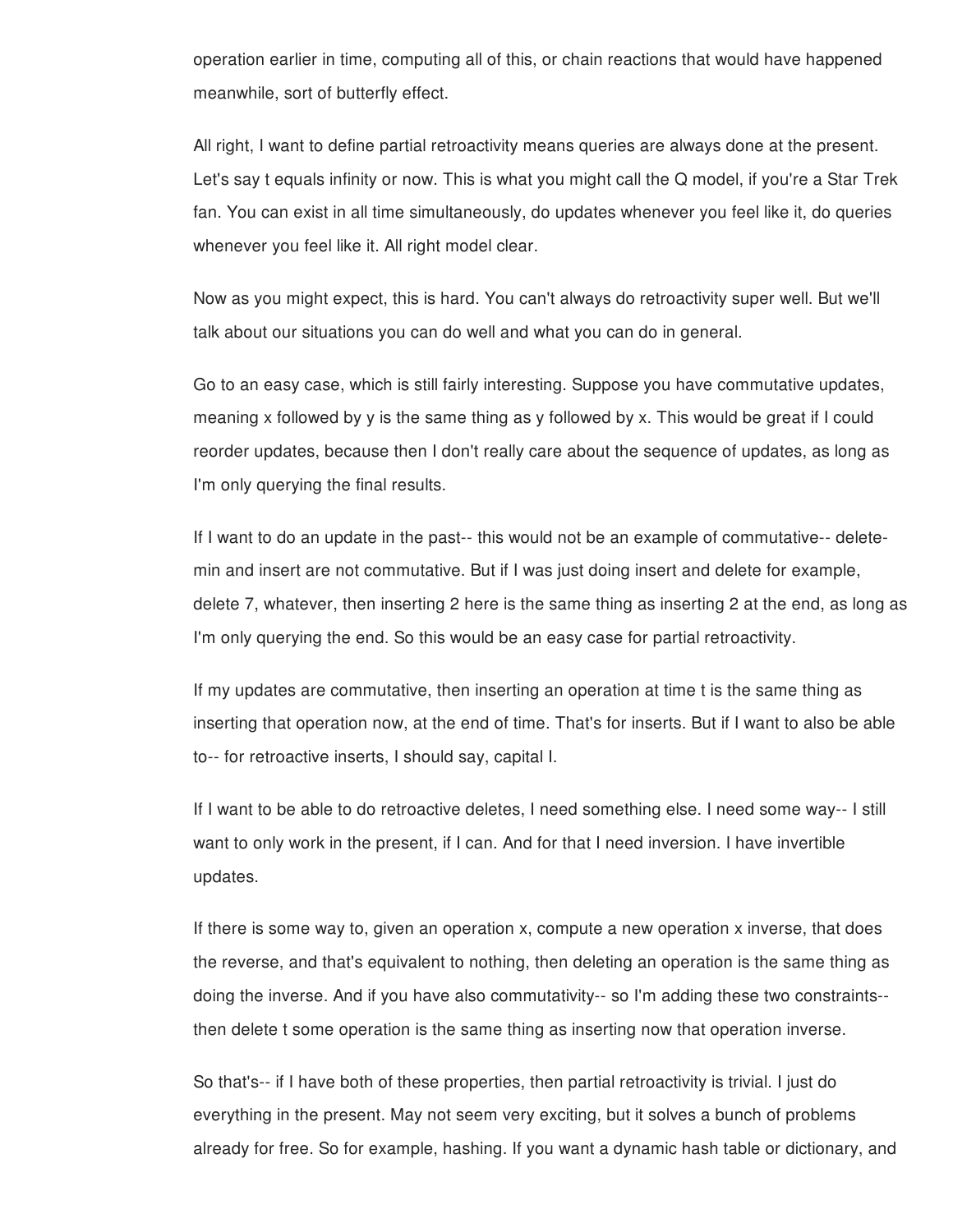you want to be able to make retroactive changes, it really doesn't matter whether you make them in the past or in the present.

I'm assuming a little bit here that you don't, for example, clobber a key and write to the same key twice. Then the order would matter. But if you store all copies of all keys, then this is true.

Slightly more interesting, if you have an array with the operation add delta to a given array element. So if I had an assignment here, then the order would matter. But if I have only addition or subtraction, that's fine, because addition and subtraction are commutative. So I can do that. Not terribly exciting, as you might imagine. We're going to get to much more interesting examples.

But a natural question here is what about full retroactivity? So partial's nice. But if I have such an easy setup, can I achieve full retroactivity? It's not so obvious because now working in the present, it's not correctly reflecting the past. To do that, we need-- we cannot do it in general, we don't know how.

But there is a situation where we do know how. First I'll define a search problem. The search problem is-- you've seen many examples of this in your algorithmic lifetime-- I maintain a set S of objects-- we don't know what they are-- subject to insert, delete, and some kind of search query. And I want to focus in on the types of queries we allow.

So this in particular, insert and delete are commutative and invertible. They are each other's inverses. So n queries are queries. This is really just a constraint on updates. So search problems fall into this easy class. So in particular, it covers hashing.

Fine, that's a general class of problems. Here's a slightly less general class of problems, which are sort of well-studied. The old geometric data structures literature. Decomposable search problems. This is a concept from 1980 revitalized.

I should mention this retroactive paper is pretty recent. I think the journal version appeared in 2007. I have 2003 and 2007 here. So those are the two versions of the paper.

So what's a decomposable search problem? Same thing, but the query is of a particular flavor, has a particular structure. If I want to do a query on the union of two sets, a and b, it's the same thing as doing the query on the two sets individually and then combining them with some function.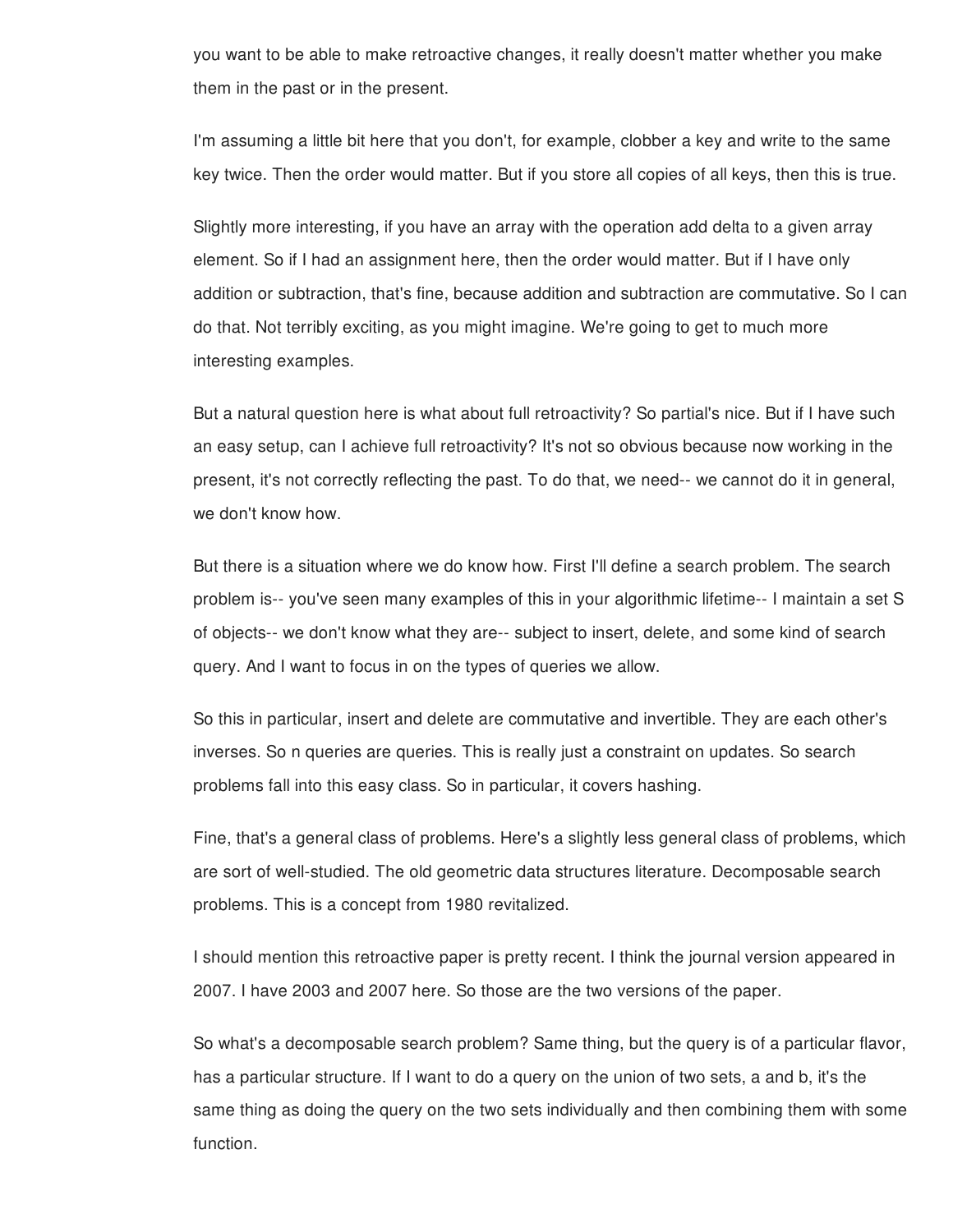This is a constraint on what the query is. The problem is still this. I still want to do a query on the entire set. But I just know this fact, that if I could somehow solve the query on smaller sets, I could combine them into the union using this f function. For some, let's say this can be computed in constant time.

That's a decomposable search problem. For example, suppose I have a set of points in the plane. And I want to know, given a query point, what's the nearest point in my set? So it would be dynamic nearest neighbor.

If I could compute the nearest neighbor among one subset of the points, and the nearest neighbor among a different subset, I can compute the nearest neighbor among the union just by taking the min of the two. Doesn't matter whether a and b overlap. That will still give the right answer. Sort of a min over all things. I have some other examples.

Successor on a line. If I'm given a query point, I want to know what the next, the nearest item after it is. That's sort of like one-sided nearest neighbor. Yeah, point location, we'll get to that in the future. Don't want to time travel too much.

OK, so some property-- some queries have this property. Some don't. If they do-- and we have commutative and invertability-- I claim full retroactivity becomes easy. Relatively easy. Log factor overhead. So that's what I wanted to show you.

Full retro for decomposable search problems. Decomposable search problems are automatically computed of an invertible, so I don't need to write that constraint. In log-- I have n here, but I think I mean m-- overhead. It's a multiplicative factor. m here is the number of retroactive operations you're doing. So it's the size of the timeline.

OK, we're going to do that via something called a segment tree, which was introduced in the same paper that dealt with decomposable search problems by Bentley and Saxe in 1980. They weren't thinking about time travel. Retroactively their result is useful.

So what's a segment tree? It's a tree. Let me draw my favorite picture. Draw this many times in this class, I'm sure.

I would like to build a balanced binary search tree on time. Leaves will be time. Here's time.

And the idea is, well, if I have my operations, my updates-- which are what the things that live on time are-- are inserts and deletes. And so if I look at an element, at some point it might be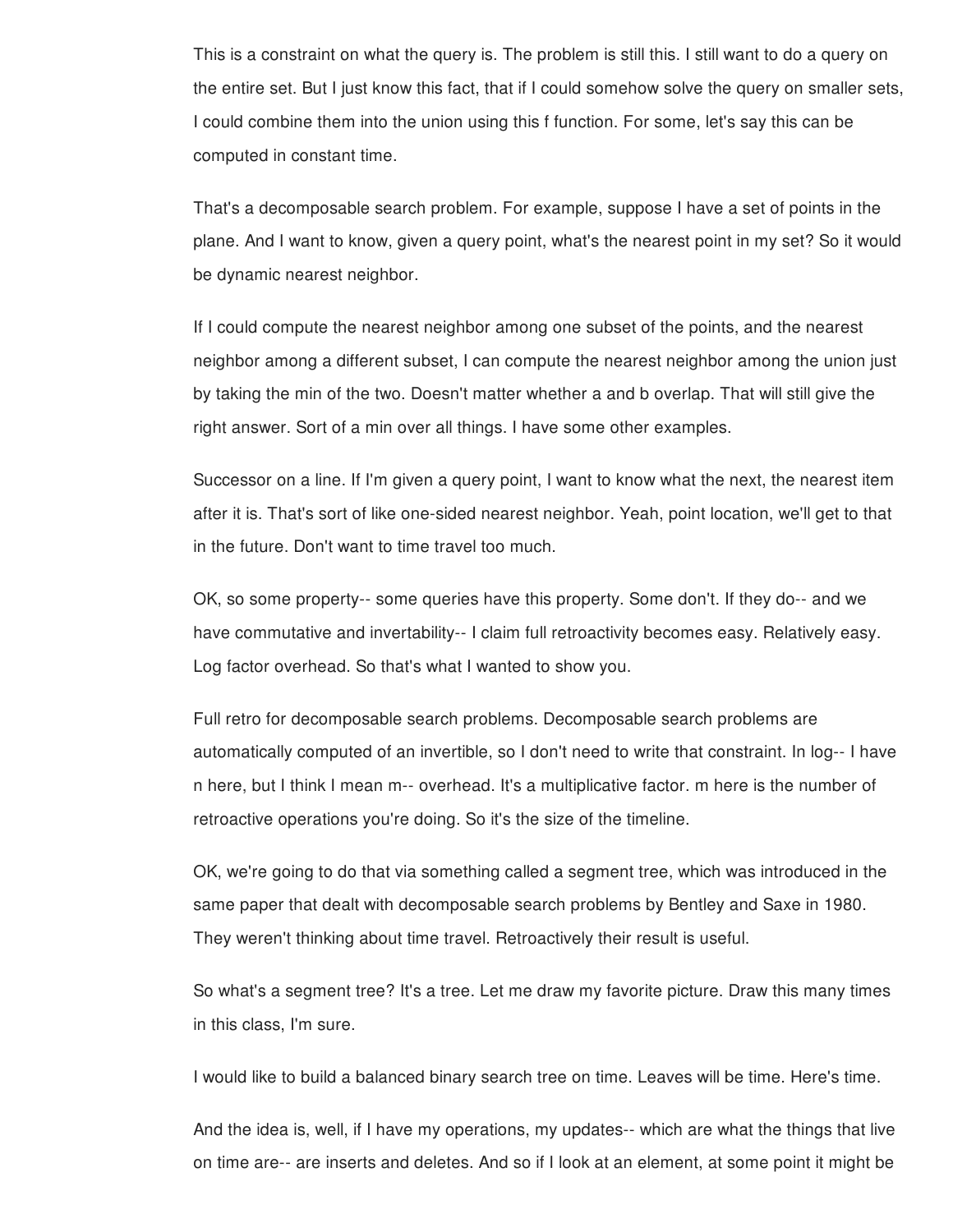inserted. At some point later it might be deleted. I'm going to assume every element is inserted and deleted only once. Otherwise, if it happens multiple times, think of them as different elements.

Then every element exists for an interval of time. So for example, maybe I have an element that exists for this interval of time. Maybe it gets inserted here and then gets deleted here. How should I represent that interval in my tree? Let's call this element a.

Well, if I draw a complete binary tree, there there's an obvious way to represent that interval, which is as the union of these four intervals. If you think of this node as representing the interval of all of its leaves, descendant leaves, then I could put a here. And I could put a here, and here, and here. I do that for all my elements.

This picture's going to get messy quickly. Let me just do one more example. So maybe I have an element from here to here. Then I'm going to call that element b. Then I'll put b here. And I'll put b here. So always putting it is as high as I can.

I don't want to put b or a in all the leaves it appears in, because that would be a linear number of leaves. If I do it like this, there's only log n subtrees I care about, representing the interval as a union of log n subtree aligned intervals.

OK, now the real picture is slightly messier than this. I drew a nice, complete, perfect tree. In reality, you're inserting new operations in here. And so you've actually got to maintain this as a balanced binary search tree. So use a red-black tree, AVL tree, or pick your favorite. As long as it stays balanced, you can still do this. It'll be a little less obvious how to do rotations, but let's not worry about rotations right now.

Now I want to do a query. What's a query look like? Well, I care about all the things done up to a certain time. Or really I care about who exists. Let's say I want to do a query on an array here. That's maybe not so exciting. Let's do a query here.

I want to know at this time who exists, and perform the query on that time. So really, I'm asking about everything done in this interval, from the beginning of time to my query time t. So here's query of t.

Now we don't know what the query is. We just know it's on the set. And we know that is decomposable in this way by a set union. So the idea is, well I'll do the query on this data structure, because that represents whatever existed at that time. And then I'll do the query on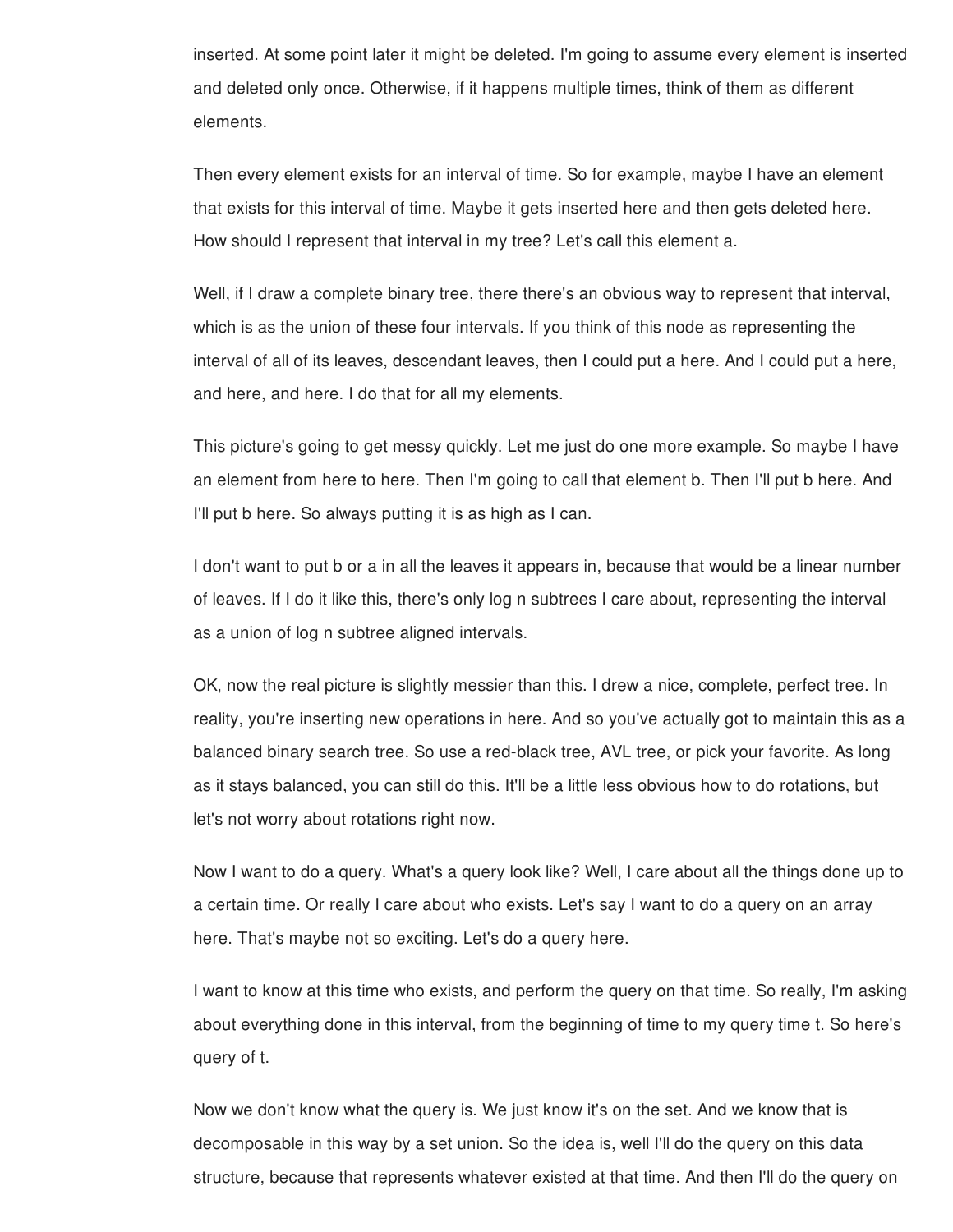this data structure, because that represents the things that existed before that. That doesn't look so great.

OK, so I need to put each element in log n different nodes in here, such that I can answer a query by looking at log n different nodes. And a query is asking about what are all the things that exist at this time. So here it would be ab. Over here it would be nothing. Over here it would be nothing. Yeah?

- **AUDIENCE:** If you're querying, the time correspond to particular [INAUDIBLE]. Then you can query all the data structures--
- **ERIK DEMAINE:** OK, maybe I was just doing the queries wrong. Good, I think that's a good idea. I guess I'm asking about querying this time. So which node should I do? All the ancestors. I see. Claim that does it. Gotta think about it.
- **AUDIENCE:** And then you carry [INAUDIBLE]
- **ERIK DEMAINE:** That definitely gets a and b. That looks good. All right, exercise to prove that this works. I think that is right. So it's an asymmetry between queries and updates. For updates, you basically partition the interval.
- **AUDIENCE:** What happens to a very short-lived element at the very end of the time travel? [INAUDIBLE]
- **ERIK DEMAINE:** So maybe this works. I'll think about it offline and I'll send email if it doesn't work. But I think this is right.

So for query, you walk up time. And I'm going to query each of these data structures. Now this is a logarithmic factor overhead, both in time and space, because each element might be stored in log n different structures.

Or what are in these nodes, by the way? That is your data structure, the non-retroactive version. So we're storing the non-radioactive data structure on these guys in order to-- when I add-- if I modify a's interval, I delete it from all the places that used to be in and then reinsert it into all the places it's now in. So I'm doing inserts and deletes on log n of those non-retroactive data structures.

OK, and then I combine with f which is constant time. So only log factor overhead on the queries. OK, a little harder than I thought.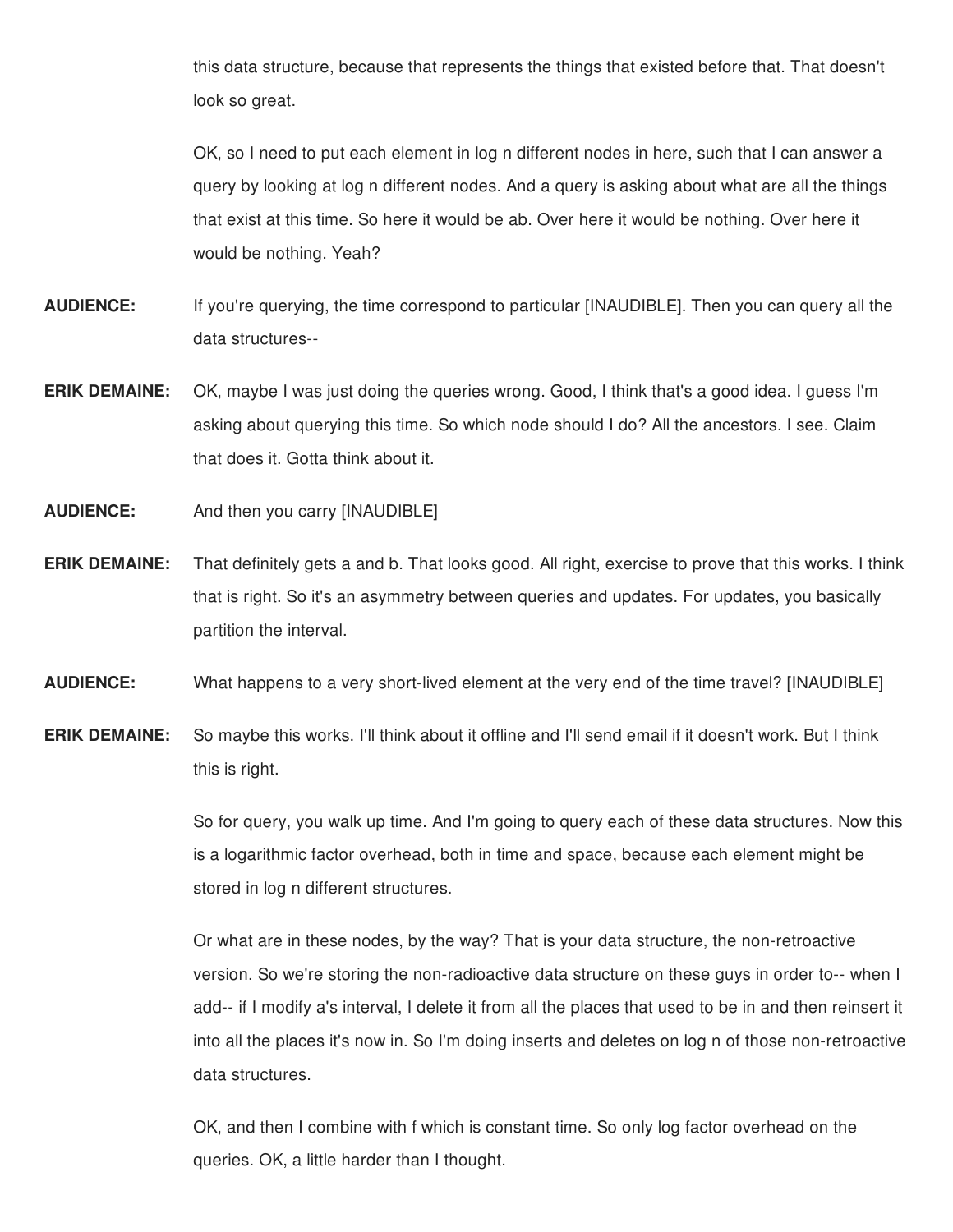So full retro, full retroactivity, but in this relatively simple special case. Let's talk about the general case.

There's an obvious way to do full retroactivity, which is-- let's say partial retroactivity. I want to know what happened in the present. The obvious thing to do is write down all the changes you made. And then if you want to make a retroactive change, you roll back, do your change, and then replay everything that happened meanwhile. So this is the rollback method.

So if I need to go back in time by a factor of r, by r time units, I pay a factor of r overhead in time. And space is reasonable. You just have to remember everything that happened. This is pretty obvious. Also old. Unfortunately, it's about the best we can do in general, depending on your exact model.

So we add the lower bound.

This is kind of a fun result from a philosophy standpoint, philosophy of time travel. It's essentially saying that *Back to the Future* is impossible. I know, it's sad but true. And there's a good movie about this called *Retroactive.* This is a very unknown movie, from '97, or so, where they play through this sequence of events. And then there's a time machine which brings them, I forget, an hour into the past. And then they have to relive those events. And they can make changes.

But they have to spend all that time until they get to the time machine again. They still didn't get it right, so they go back in time. And the movie repeats like six times or so, until they finally get it right. Or I shouldn't, whatever, forget the ending actually.

So that's realistic in that we know from persistence, we can remember the past. And we can jump back into the past and then just relive it. And maybe make changes along the way. But the claim is you can't do that any more efficiently than replaying all of those events, in the worst case, and I think even in real life. Should include the worst case. So let me tell you why. All we need to live in our universe for this lower bound to hold is a very simple computer.

It's a computer with two registers, x and y. They start at zero.

**AUDIENCE:** Question.

**ERIK DEMAINE:** Yeah?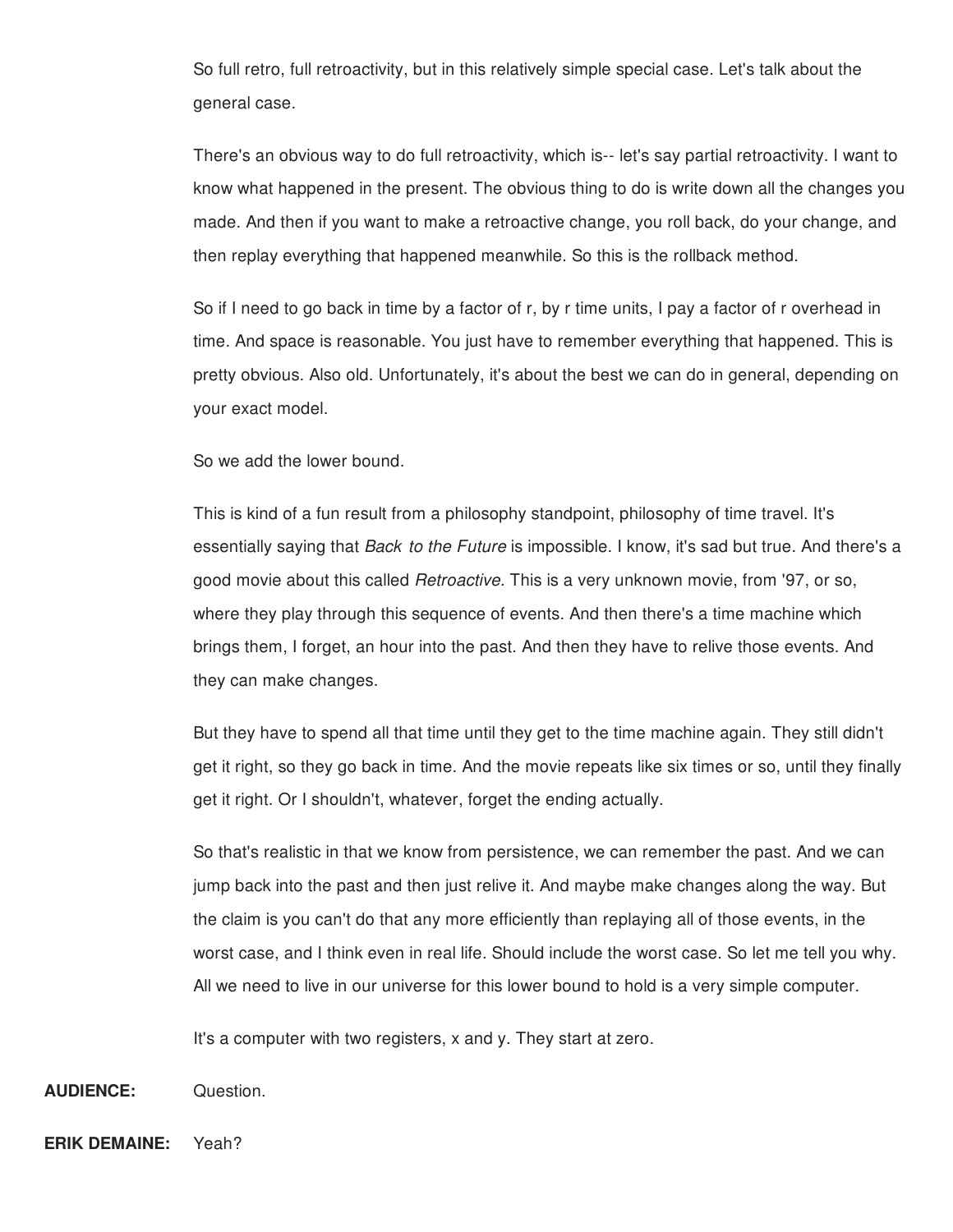**AUDIENCE:** When you say that the overhead can be necessary, does that mean that it's sometimes not--

**ERIK DEMAINE:** The can be is relative to the data structure. So there is a data structure where you're guaranteed to need order r in the worst case. And probably the average case in all sorts of bad things. Yeah, so there are some data structures, like these ones, where you can do better. And this is for partial retroactivity. But then there are some data structures, like the one I'm going to describe to you, that you cannot do better.

> So here are my operations. I can set x to a value. I can add a value to y. I can compute the product of x and y and put it into y. And then I have a query, which is what is y. So this is one of the simplest computers ever designed. A very basic calculator. But it lets us do--

Here's what the operations I'm going to do. First operation-- this is in order of time. First I will add a into y. Then I will compute the product. Then I will compute-- then I will add a and minus 1 to y. Then I will compute the product. And then at the end, I will add a zero to y. What does that do? Mathematicians.

## **AUDIENCE:** [INAUDIBLE]

**ERIK DEMAINE:** Polynomial evaluation. This is equivalent to computing a n, x to the n-- well, I guess capital X to the n, a n minus 1, x to the n minus 1, a0. OK, I didn't set X at the beginning. But whatever X was, this sequence of operations will evaluate this polynomial. This is called Cramer's rule for evaluating that polynomial. Just keep multiplying by X in each round, adding on the next coefficient.

> OK, so the result-- this I'm just going to do at the beginning. It's like regular operations. And now I'm going to do things like insert at time 0 that X equals some value. I'm just going to keep-- first I'll put it here, then right after, then right after-- keep doing those insertions. I completely change what X is. And so I change where I'm evaluating this polynomial.

And claim is you really can't do that any faster than reevaluating the polynomial. In a history independent algebraic decision tree model-- which I don't want to define precisely, but maybe computation tree would be better.

Anyway, this is just you draw a tree of all the possible things you could do. And the things you can do are additions, multiplications, subtractions, divisions, all field operations. So for any field, this would work with reals, would also, should work for integers module LP. Any fields. And the interesting part is independent of preprocessing of the coefficients, you can stare at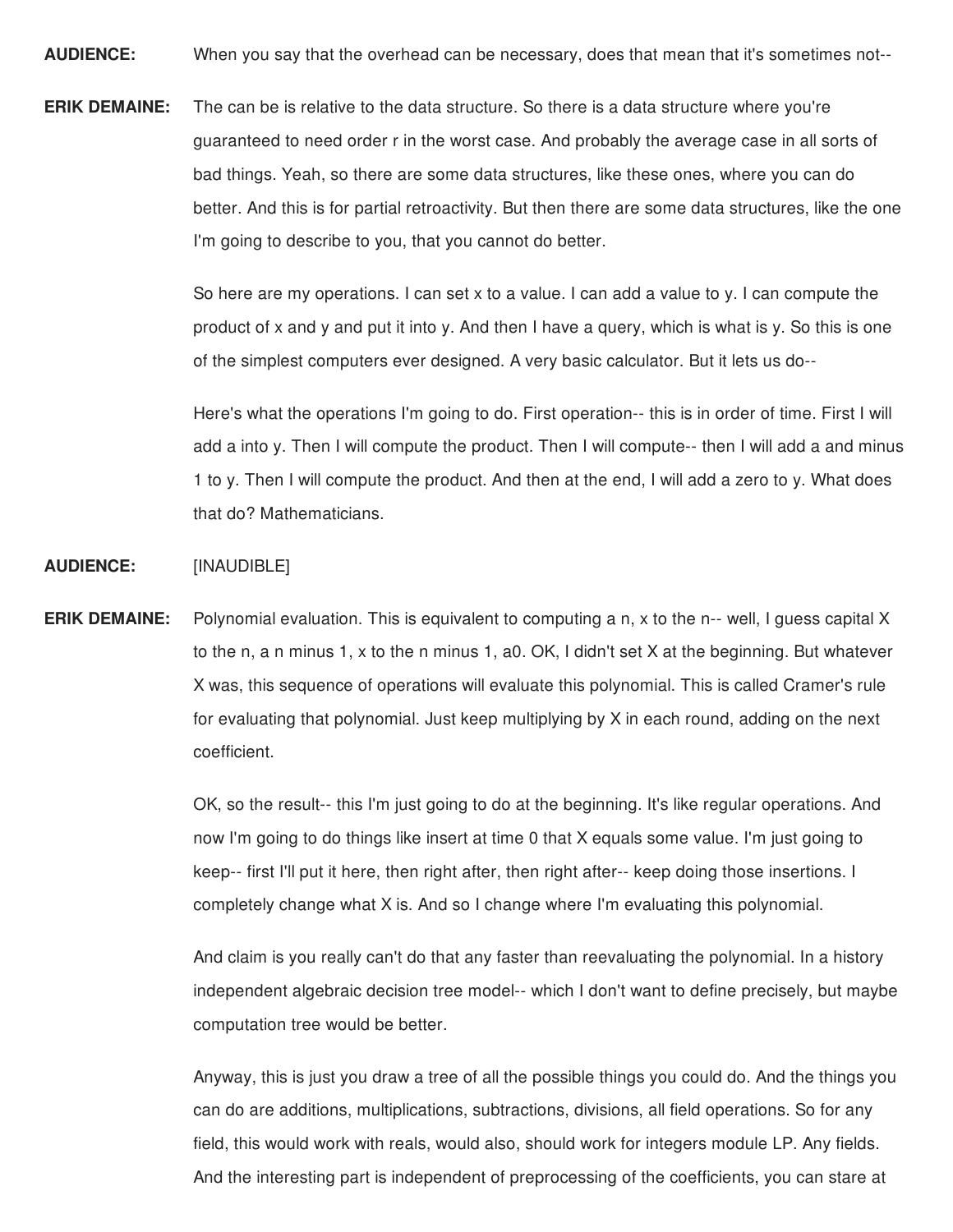those coefficients however long you like. In the worst case, you need mega n field operations, where n is the degree of the polynomial.

So this is a known result from 2001. And so it tells you that each of these retroactive operations, it's n time units in the past. And you need order n time to complete it. Even though these operations can be solved in constant time each. So it's a factor n loss.

Now this is a particular model of computation. It implies something like an integer or a random access machine, where you can have arrays, I don't really care. But as long as the way that you're manipulating these objects are with field operations, you're in trouble.

OK, but there are conceivably other things you could do. If these numbers are integers maybe I could split their bits into parts and do crazy things with them. That's something we'll get to later on in the class. Even then, you can't do so well. I guess I'll briefly tell you this because there's an interesting lower balance. Oh sorry, interesting open problem.

Cell-probe model, something we'll get into in a deeper way later on in this class. But it just says how many objects, how many words of memory do you need to read in order to solve your problem? So that's a lower bound on time. No matter how you're computing with those numbers, how many of the objects, how many of the integers do you need to read?

Not necessarily just the ai's You could split them into parts, do all kinds of preprocessing, make a hash table, build whatever data structure you want. How many words of that data structure do you need to read? And the claim is at least square root of r divided by log r. So roughly square root of r, open problem, is can you get something like r again in this model?

So this is a very powerful model, not at all realistic. But if you can prove a lower bound in this model, then it holds basically all models you could ever think of.

So here's a data structure-- or here's the proof of this lower bound. Data structure maintains n words. I should say typically in this class, a word is an integer of let's say log n-- I'll be more precise. w bits. w is at least log n. We'll talk about this a lot more later in the class when we get to integer data structures. But if you were wondering what a word means, there it is.

And the operations, the updates you are allowed to do are arithmetic operations. So it's generalization of this problem. You can do addition, multiplication, division, just basic stuff. So that's the data structure we're trying to do. And at the end you can query what is the value of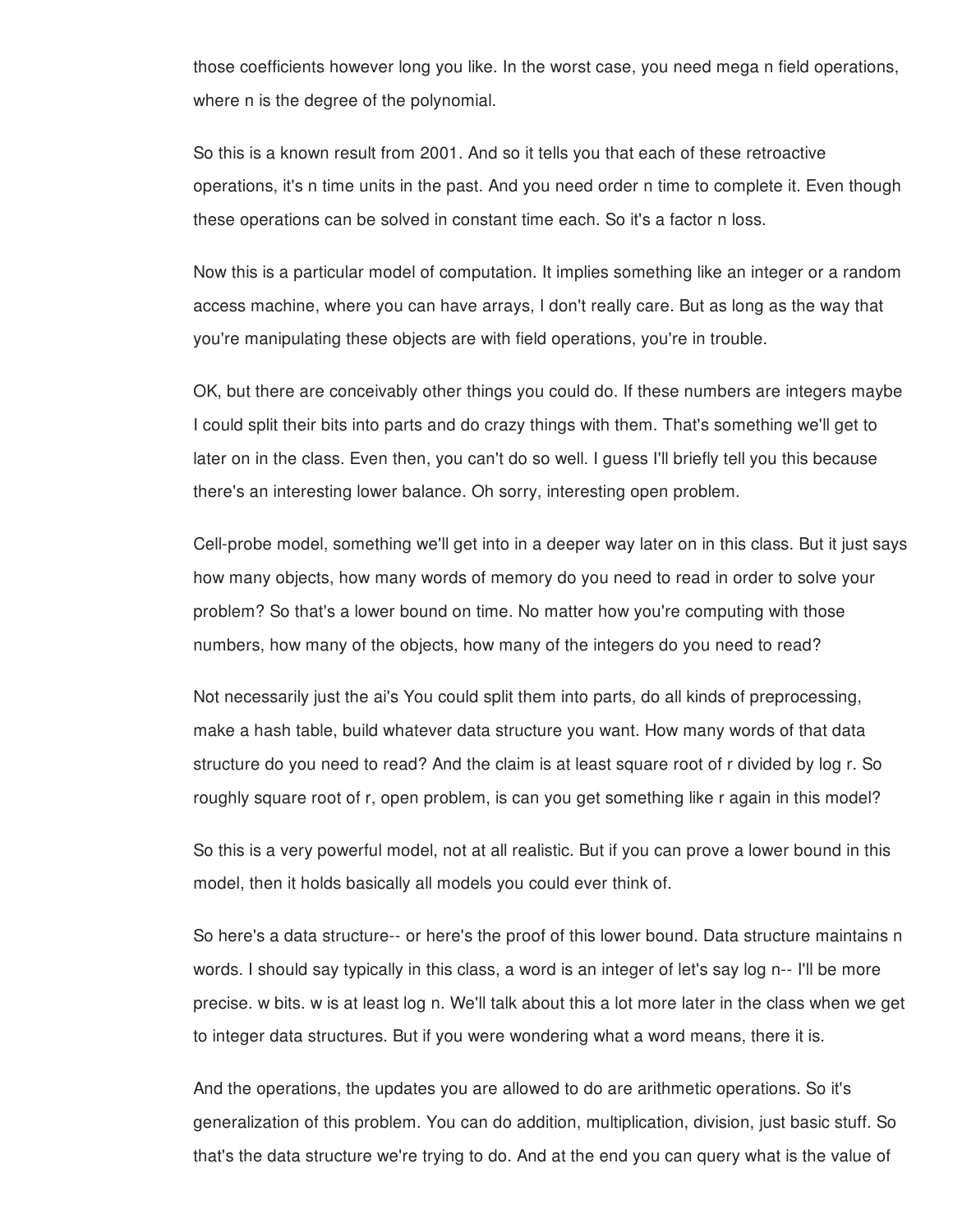this word.

And now what are we going to do? Before we did polynomial evaluation in that model. Now what I'm going to do is compute FFT, fast Fourier transform. If you know how to do that great. If not, it's an n log n algorithm. So it's an n log in operations you do. I'm just going to write them down as my sequence of updates. At the end I have the fast Fourier transform.

And the retroactive thing I'm going to do is set all of these words, all the xi's, and name them. Which changes the input to the fast Fourier transform. And it turns out that dynamic fast Fourier transform, where changing one of the words, xi, you can show, or it has been shown- we're not going to prove this here-- requires at least square root of n cell-probes.

So this is about-- if you change one thing in a fast Fourier transform, it doesn't change everything, necessarily. But the claim is that you need to look at least root n of the things again, in order to figure out what happened, how the FFT changed. So I mention this mostly as an interesting question of whether you can come up with a better lower bound in this data structure. Ideally taking some existing lower bound, plugging it in to this kind of retroactive framework, and getting what you want.

Enough about the bad news. I want to go to positive results again. So we had a very simple thing here. Let's try something that's somewhere in between, where there are chain reactions, but it's not impossible. So in general, if you're building-- if you have a data structure that represents an arbitrary computer, you're basically hosed. If you have a data structure where the operations can be arbitrarily reordered, pretty easy. So our intermediate setting will be priority queues, the example I showed at the very beginning.

So on a priority queue, I'm going to think about two operations, insert and delete-min. This is interesting because delete-min depends on what the current state is. So if I insert something early on, it can change every delete-min that happens thereafter, and completely change what happens at the end of the data structure.

So the claim is we can solve this with log n time per operation, per partially retroactive operation. It's pretty good because in this model, which-- what model are we in here? I guess pointer machine would be a reasonable model? Log n is the best you can hope for a priority queue. I guess comparison model is more relevant then.

So you can use priority queues to sort. So log n is the best you can do for regular priority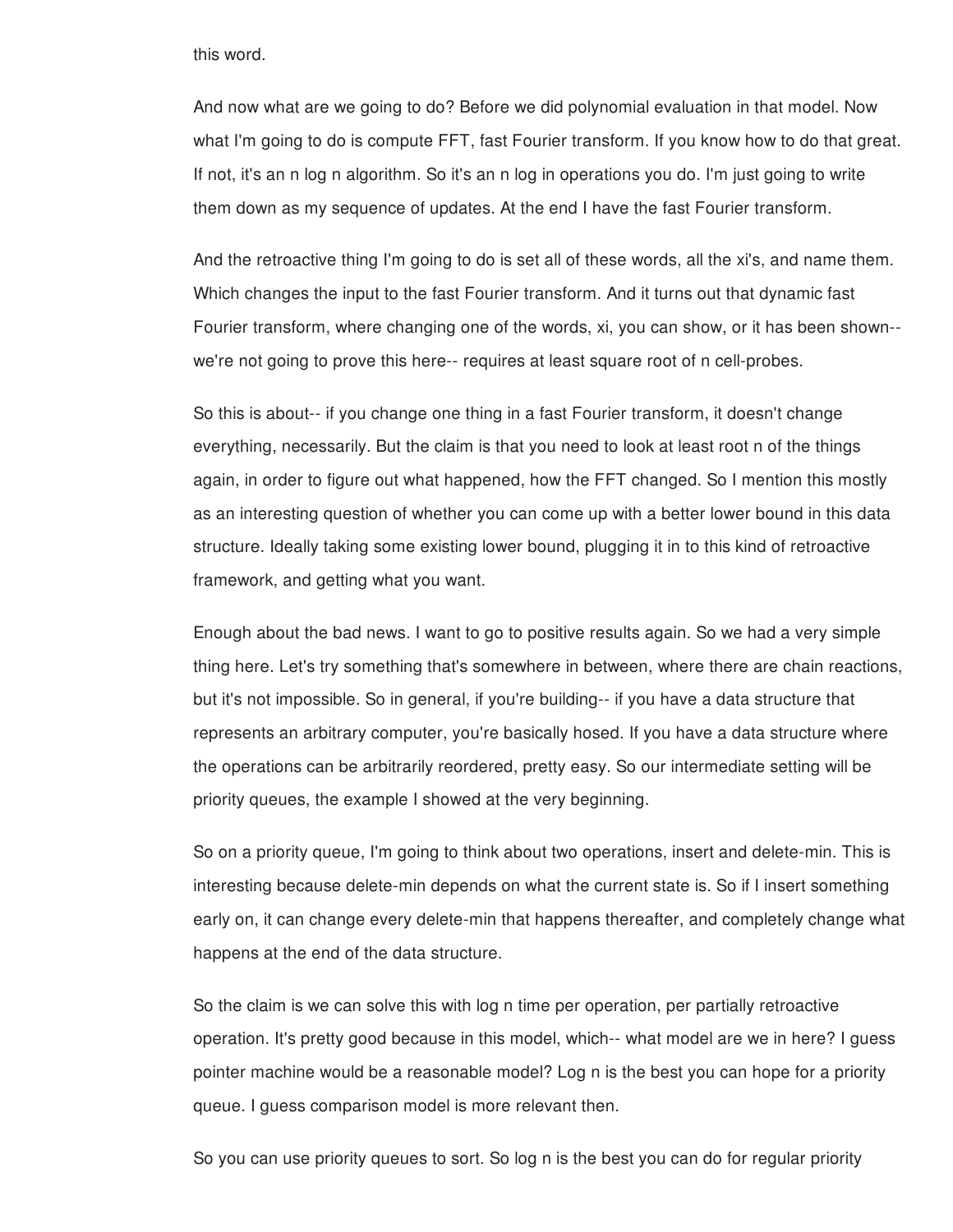queues. And so to do it also partially retroactive is pretty interesting.

How do we do this? Well, I don't want to draw a picture of what these data structures look like. My picture is keyspace is going to be the y-axis, and time is the x-axis. So if someone comes along and does an insertion, they do the insertion at some time with some key value. And so I'm going to think of that as a rightward pointing ray, because at that point that element exists. And if nothing happens, it will exist for the end of time.

The problem would be if someone comes along and does a delete-min. A delete-min is going to be a ray shooting up from infinity, because you always want to delete the smallest possible thing. So whatever this ray hits first, that is the thing that gets deleted.

So I want to keep-- I want to draw all those rays for the delete-mins. So this is a delete-min. And this is an insert. So I have rightward rays for insertions. They start at some point. And I have upward rays from infinity. In general, I'm going to get a bunch of L shapes. And the L's will be non crossing in a legitimate picture of an execution of the algorithm.

- **AUDIENCE:** The vertical stuff is when you're taking the min out?
- **ERIK DEMAINE:** Yeah the vertical lines are delete-mins. They're coming from below. They're taking whatever the smallest thing is that exists. So think about like this time right here. Right now these four elements are in the data structure. You do a delete-min, you delete the smallest one. So this guy dies. But the three others continue.

Maybe there'll be some elements that just exist. They don't get deleted. So it's not entirely L's. That's sort of a half of an L. So you might have some L's like that that just go off to infinity. But everyone that's in an L, this is the insertion that made it. These are the delete-mins that deleted it. We're not going to do arbitrary deletes, just delete-mins. It's hard enough. OK, problem clear?

So I want to maintain this. Let me show you what goes wrong, the hard part about this data structure. Let's say I do an insert here. New insertion. Well, that means that this delete-min would have returned this guy instead of this one. So this one would actually continue to exist.

So then this delete-min would have deleted this guy instead of that one. So this guy continues to exist. So this continues to the right. This starts exist until this delete-min, and now this one exists. OK, and then this one exists for the rest of time. In general, you do a single retroactive insert, everything could change. Or a linear number of guys could change.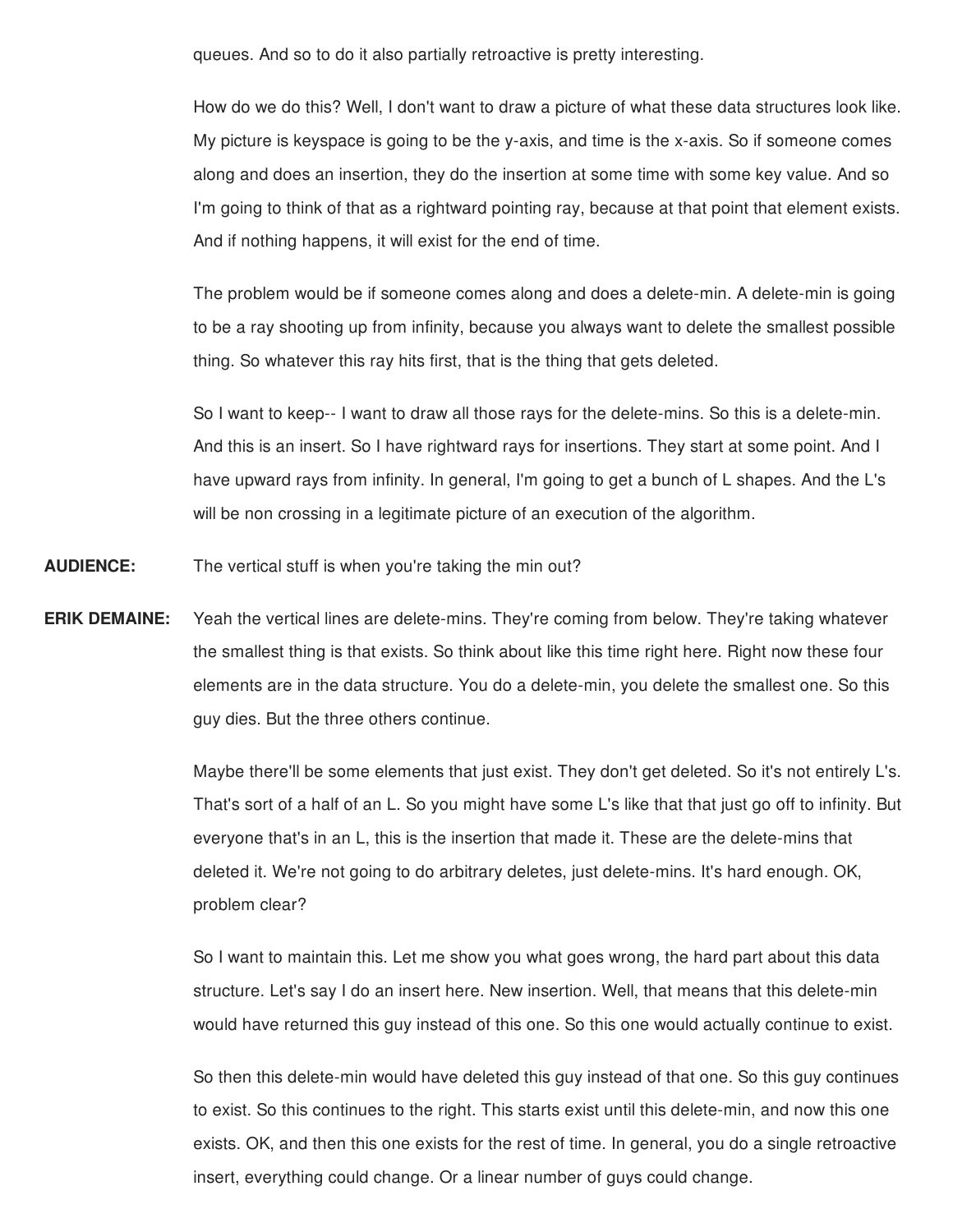So if you want to maintain this picture, you're in trouble. You get an omega r lower bound. So we're not going to maintain this picture. But we're going to keep it in our minds, vaguely, that we wanted to know something like this picture.

What we really need to know is that this element now exists in the data structure. If I'm just doing partial retroactivity, what I care about is who exists at the end of time. So I'm doing an insert at a given time t, with a given key x. And if life was good, you know, if I was commutative, then that would be equivalent to inserting that key x at the end of time. But it's not.

Instead I have to figure out what key gets inserted at the end when I insert this key at this time. And similarly for adding a delete-min. I won't try to draw that, but exactly the same kind of chain reactions can happen. OK, so we're going to do this in log n time.

How do we do it? So I'm going to focus on the insertion case, inserting-- the double insertion case-- inserting an insert operation. I guess I'm going to switch notation and call the keys k, instead of x. It doesn't matter.

OK, what I'd like to know is that when I do this insertion, what gets inserted into the final Q? I'm going to call that Q now, being the the present, the future, whatever you want to call it.

I claim this is what gets inserted.

If you look at all the keys that get deleted from now on, and you look at the key you're inserting, you take the max of all those, that will be the one that survives. That's pretty obvious. The annoying thing is this is really hard to think about. Because who gets deleted is something that is a chain reaction effect. What we'd really like to have is the word inserted there, because we know what things get inserted when. Those are the operations. We just maintain the list of operations, we'd know that.

Deleted is a lot harder to think about. So we need a Lemma that tells us-- there's a nice equation that simplifies this formula for us, or this computation. For that we need the notion of a bridge. A very simple idea. A bridge at time t is a time when everything that's currently in the queue will finally be in the queue.

So this is a bridge. This is a bridge. Because these elements exist for the rest of time. This is a bridge. OK, these are basically-- interesting stuff happens between bridges. Bridges are the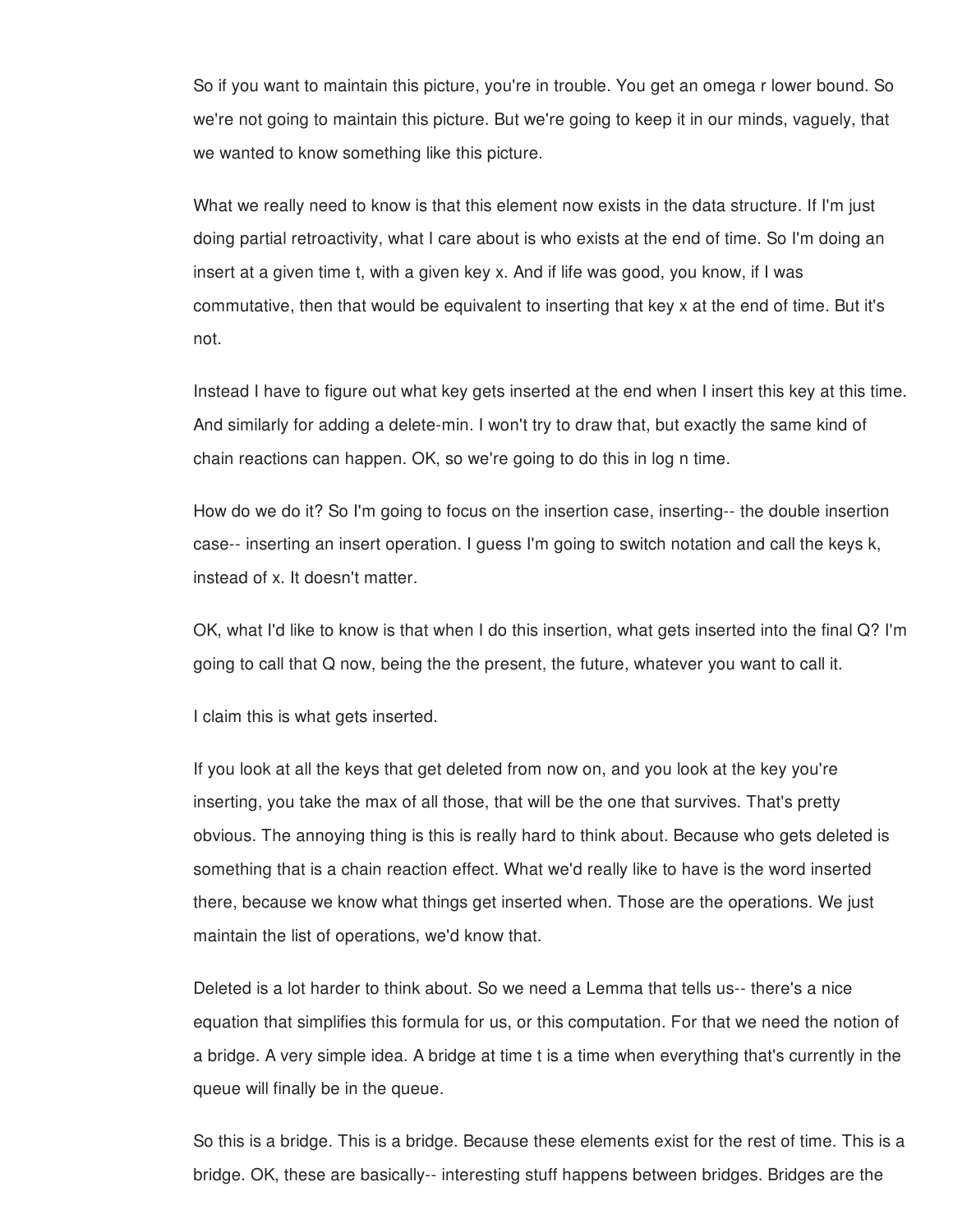points of rest when things are kind of boring. We'll need this for the next statement.

And the other claim is it's easy to maintain where the bridges are. That's not a big surprise. Because there's no chain reactions at the bridges.

So if I have a time t that I care about-- I want to compute this formula for time t-- what I do is find the preceding bridge. Call it t prime.

This is like-- an arbitrary time t like here, we're in the middle of some action. I want to know what that action is. So I want to go to the preceding blue line. So that's t prime. If my query is here, t prime will be there.

Then, what I want to know is this max of k prime where k prime is deleted after time t. I should say greater equal to t, instead of after, a little more precise. Claim this equals the max over all k prime not in the final queue, because those guys obviously still exist. Where k prime is inserted at time greater than or equal to t prime.

So basically I can turn the word deleted into the word inserted, if I change t to t prime. And I also have to exclude the guys at the top. So we're looking at a particular time like here. I want to know who are the things that are deleted after that. Well, this is deleted. This is deleted. All these guys are deleted after.

I'm going to rewind to t prime and say, well, you know there are these guys that they survive. They obviously don't get deleted. But if you ignore the guys that end up in the final queue, the guys that get deleted after time t are the same as the ones that get inserted after t prime. That's the claim.

Or actually, that set of elements is not the same, but the max will be the same. That's all I care about. I only want to know the max. The max among all the ones deleted here is this upper uppermost segment. And that's the same as the max among all the guys that are inserted after here. So it's really just a claim about this one being inserted after this bridge.

I won't prove this Lemma. It's just, you think about it for long enough, it becomes obvious. Leave it at that. Now we can do some data structures, because now we have something that we can reasonably hope to maintain.

So maintaining bridges, one thing-- Yeah, actually kind of an important thing. So here's where we're going to store. We're going to store the current Q as a balanced binary search tree. OK,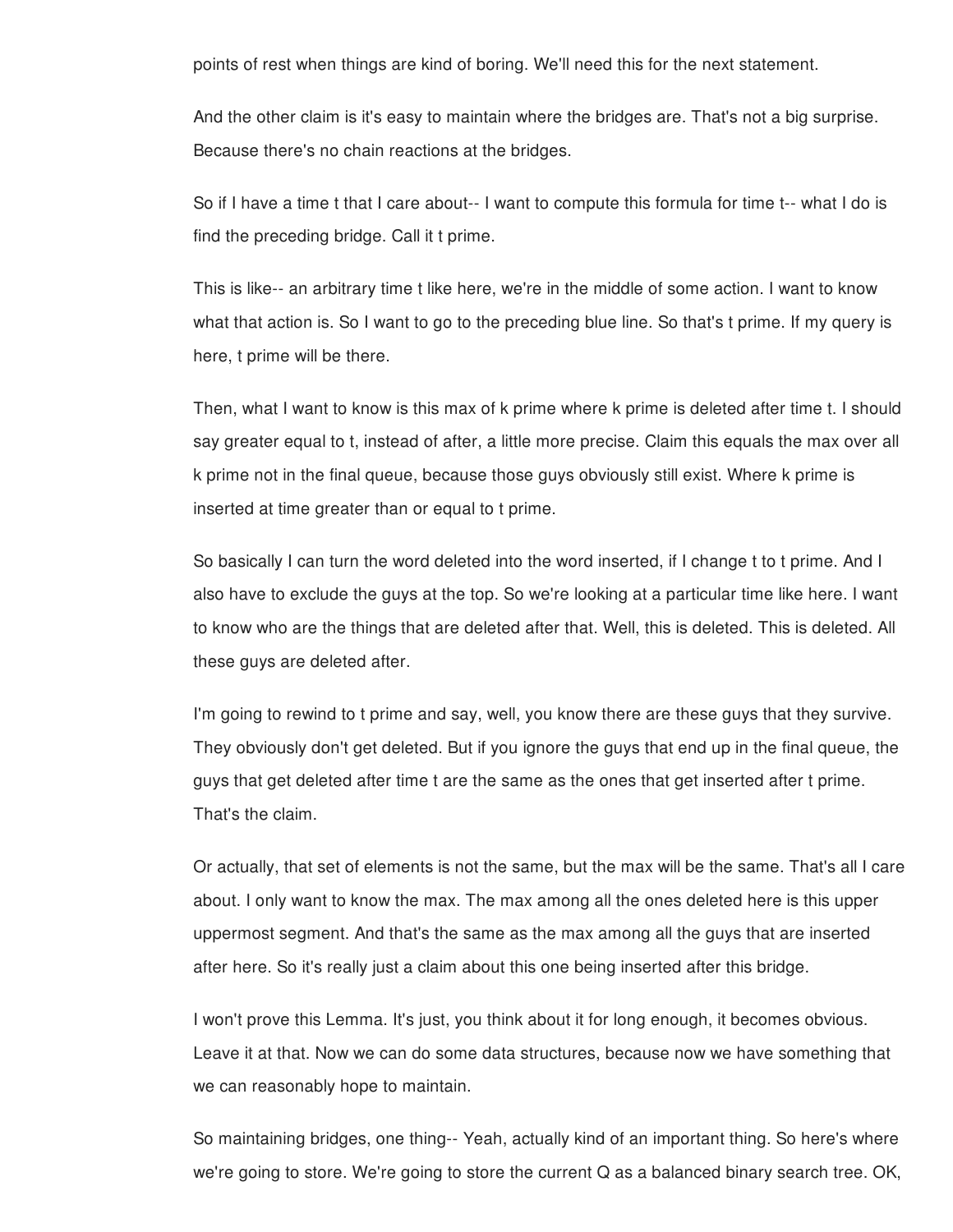that's not very exciting. Though the hard part is to figure out how Q now is changing at each step. But this will allow us to do arbitrary queries on the final result

We want to store a balanced binary search tree whose leaves represent insertions. So lowercase insertions. So that's all of the rightward arrows. And they're are going to be sorted by time. Not by a key value.

OK, and I'm going to augment that balanced binary search tree with a fun value for every node in the balanced binary search tree. I want to know max of all the keys not currently in the queue, or not presently in the queue at the end of time. That changes is very slowly, so this is easy to maintain. Among all the keys that are inserted in the subtree rooted at x.

OK, that's basically this value, which I want to maintain, but split up over a subtree. And so that lets me easily compute this value by taking the max of log n of these values at any time.

OK, then we store another balanced binary search tree where the leaves are all the updates. Again they will be ordered by time. And they will be augmented. In each node, I'm going to store a number which is 0 plus 1 or minus 1. It's going to be 0 for an insert. This is at the leaf level because the leaves correspond to updates.

If that key ends up in the final queue. So those we just ignore. It's going to be plus 1 for any other kind of insert. Inserting a key where k is not in Q now. And it's going to be minus 1 for a delete-min.

I'm going to store this. And we're going to have subtree sums. So this is fun with augmentation.

Why do I do all that? Because if I store all these numbers, it becomes really easy to detect bridges. I claim.

- **AUDIENCE:** Professor?
- **ERIK DEMAINE:** Yeah?

**AUDIENCE:** So, what we're looking for is basically we know how the cascade went in any given--

**ERIK DEMAINE:** We want to compute how one of these cascades will end.

**AUDIENCE:** And so we just always maintain that information?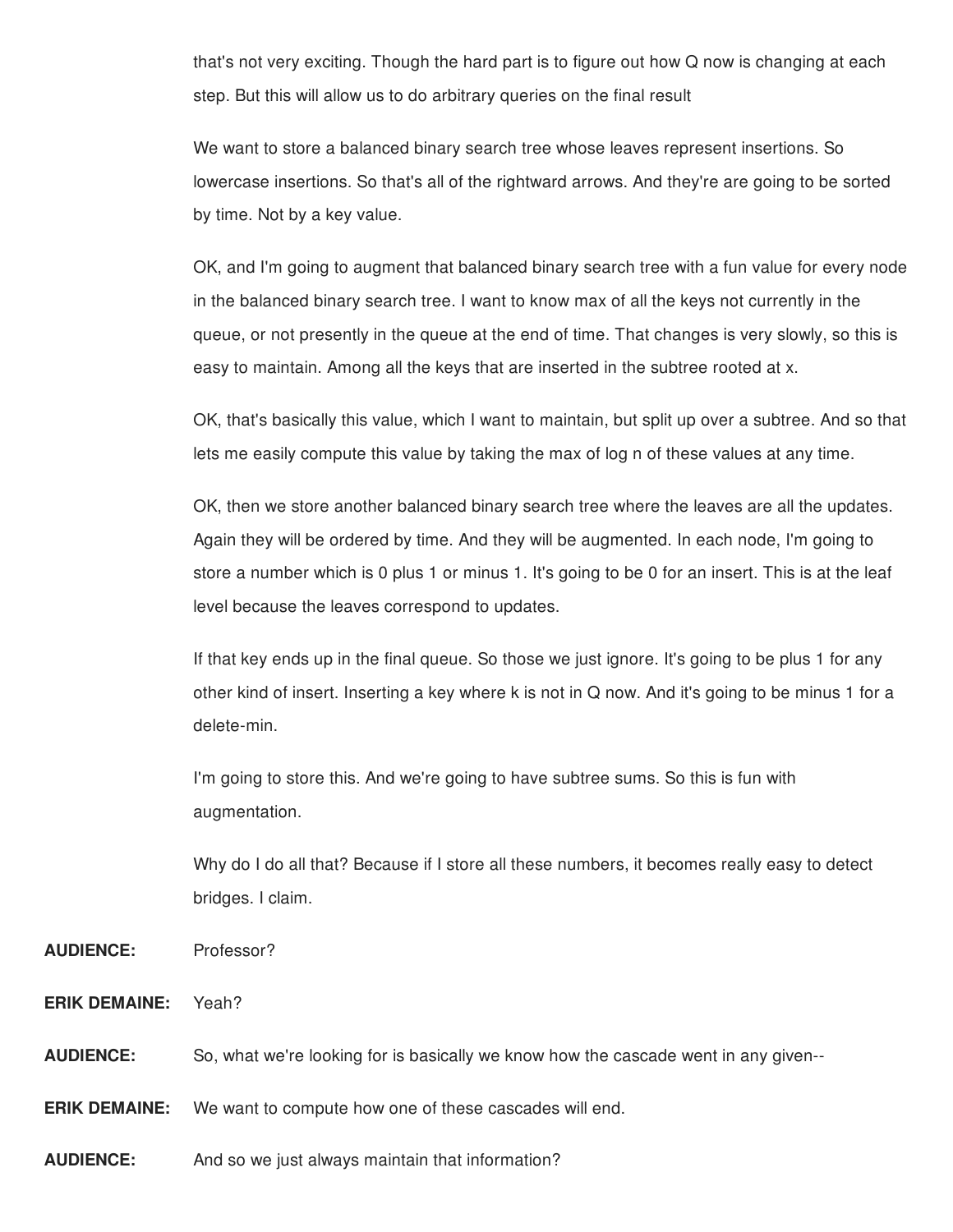- **ERIK DEMAINE:** We're always going to maintain what's here. We can't afford to maintain this whole picture because it changes too much. But we want to-- we're given this. We want to know the result of the cascade, without having to do all that stuff in the middle. Yeah, that's our goal. And I claim- - this is a lot of text. But I claim that this information is enough to do that in log n time. So let me try to convince you.
- **AUDIENCE:** So are you storing several binary searches?
- **ERIK DEMAINE:** I'm storing three. I'm storing one that represents the final result. I'm storing one that's just looking at the insertions. I'm storing one that looks at all the updates. I maintain all three, and you can cross-link them all you want.

OK, I claim a bridge is now a prefix of updates summing to zero, according to this measure. Because inserts and deletes, when they all cancel out-- and if we ignore the things that finally end up there, the periods of rest, when no one is active that will eventually get deleted, that's exactly when everyone to the left has been deleted or will survive to the end. So these guys counts as zeros, so we ignore those. Each of these corresponds to plus 1. Each of these corresponds to a minus 1. So these have all canceled out by now. And when this prefix sum, which is everything up to a given point, is zero, then that is a bridge.

What this lets you do is if you have some-- you have this binary search tree. You have some query time t, which corresponds to a leaf. And now I want to know what is the preceding bridge? I want to know t prime, the bridge proceeding time t. Then basically I walk up this tree and find the preceding moments-- I actually have to first walk down to compute all the sums.

So hanging off on the left of this path are all these times in the past. And I say well, if the sum of all of those subtree sums, sum of all the values in those leaves, if that's 0 then we're already at a bridge. If not, I basically compute the preceding point where this sum up to that point is 0. And that should be relatively obvious how to do. It's a regular kind of walking up the tree.

So log n time I can find the preceding bridge. Because I have all these subtrees sums I can do that by a tree walk.

OK, then it just says here, "And then you can compute the change to Qnow." How do we compute the change to Qnow? We have to compute this max of all the keys that are inserted after time t prime.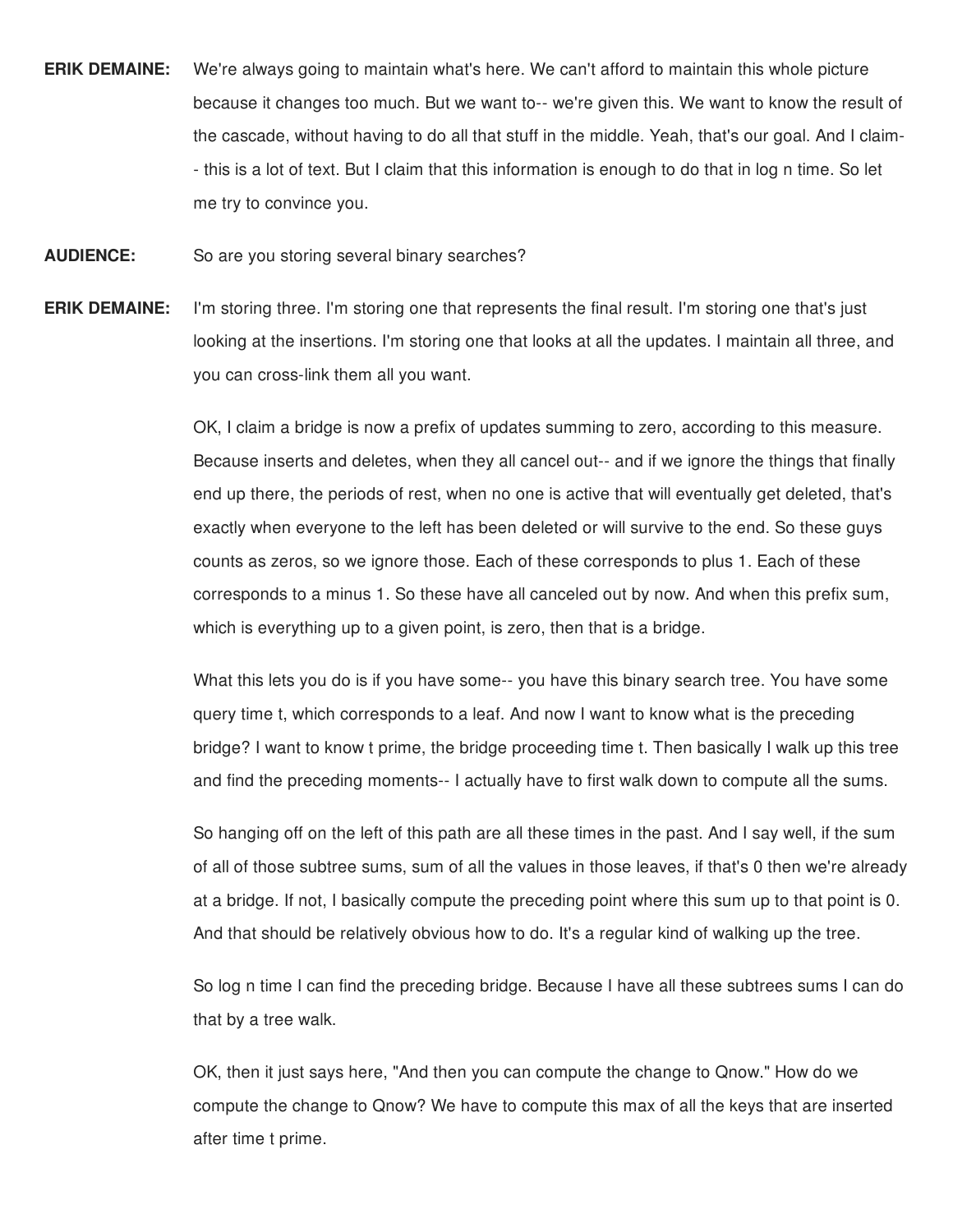So this was the tree of all updates. And we have another tree, which is just the tree of insertions. And so if we cross-link time-- so we find t prime, where the prefix sum is zero. We map over to t prime here. And again we get a root to leaf path. And now we look at all of the elements hanging off the right side. Those are all the elements that are inserted after time t prime. And I just take the max of those.

So I guess I didn't write it, but I need to store our subtree-- oh no, I store this. Right, this is what I want. For every subtree, I want to know the max of the things in that subtree, but ignoring the guys that are in Qnow.

I take all those maxes on all those subtrees. And I can find what element gets inserted into Qnow in log n time. Then, of course, I have to update all this information. And I don't want to spend any more time on this, no pun intended. You have to-- then Qnow changes. And so you've got to update all these values and these values. But the claim is that you can do all that in log n time. It's not hard.

OK, that's priority queues. So I know that was a little bit tedious. But this is sort of-- it's not quite the coolest thing we know how to do, but it was the first cool thing we knew how to do in the retroactive world. It's this nice borderline where it looks scary. There are linear-sized chain reactions. Yet we can still deal with them in log n time. So not quite the worst case, but also not easy.

So in general, if you want a retroactive data structure for your favorite data structure, you're going to have to think along these lines, see whether you can maintain something reasonable. Let me tell you briefly about other problems, other data structures that we've looked at, and other people have looked at.

So a simple one is a queue, first in, first out first in, last out. One of those. I've got stacks too, probably. You can do constant time partial retroactivity. Log n time full retroactivity for a deque. I mentioned this last time where you can insert and delete from either end. We can do log n full retroactivity for union-find.

You have a bunch of sets. You want to be able to take their union. And given an element you want to know which set it's in. It's sometimes taught in 6046.

The best thing we know is log m fully retroactive. Priority queue we already talked about. But--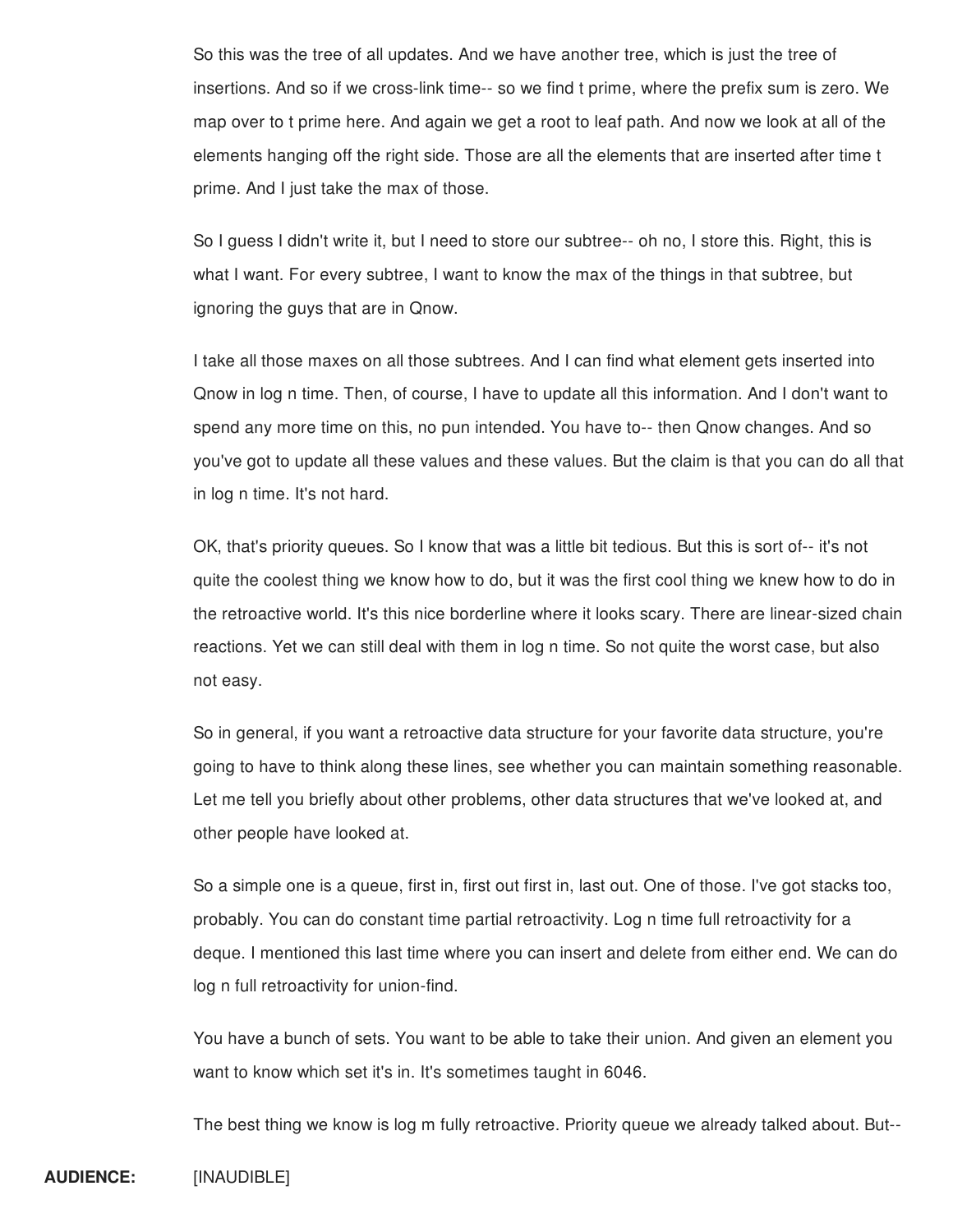- **ERIK DEMAINE:** Is there a question? Priority queue, we already did partial retroactivity. But what if you want full retroactivity? This is pretty much an open problem. Best thing we know is square root of m to m's log n. This is via-- we have a general result that says if you have anything that's partially retroactive, you can make it fully retroactive at a huge cost of square root of m factor. So you could take what we have, make it fully retroactive. Full.
- **AUDIENCE:** Is there any difference when you're talking about n [INAUDIBLE]
- **ERIK DEMAINE:** n, I think it's supposed to be the current size of the data structure. I'm not actually sure what that means with a retroactive operation. I'll just make them all m's. I think that's safer. Other question or same one? OK good, thank you.

OK, let me tell you about the most important problem in this field. This is actually what motivated us to define retroactivity, which is a particular problem, retroactive successor. So successor problem is I want to be able to insert and delete keys in one dimension. And given a query key, I want to know what is the next key greater or equal to it. This is something you can do in log n time with a balanced binary search tree. There's lots of other ways to do it, which we will get to later in this class.

But what if I want to do it fully retroactive? Partially retroactive is really easy, because this is a search problem. So I can definitely do log m partial retroactivity. In fact, it is a-- I just use a regular binary search tree, or whatever. In fact, it is a decomposable search problem. So I get full retroactivity, no problem. But I pay a log factor, so I get log squared m, full retroactivity.

And so that's where we left it, back in 2003. But there's a new result, which is that you can actually get log m without the square full retroactivity. This is a complicated result. It's by Goran and Kaplan, 2009. It uses fun techniques like fractional cascading, which is next lecture, and van Emde Boas, which is lecture 11, and various other tools.

So it's a little too advanced to cover now. But it's cool. And it has lots of applications in geometry, which we will be talking about next class. So hold your breath for that, I guess. Yeah. I want to go to one last topic, which is a different kind of retro activity

Nonoblivious retroactivity is introduced by Acar, Blelloch, Tangwongsan in 2007. And it's basically answering the question "What about my queries?" So we have this timeline of updates. And we've done various operations on our data structure, which are the updates.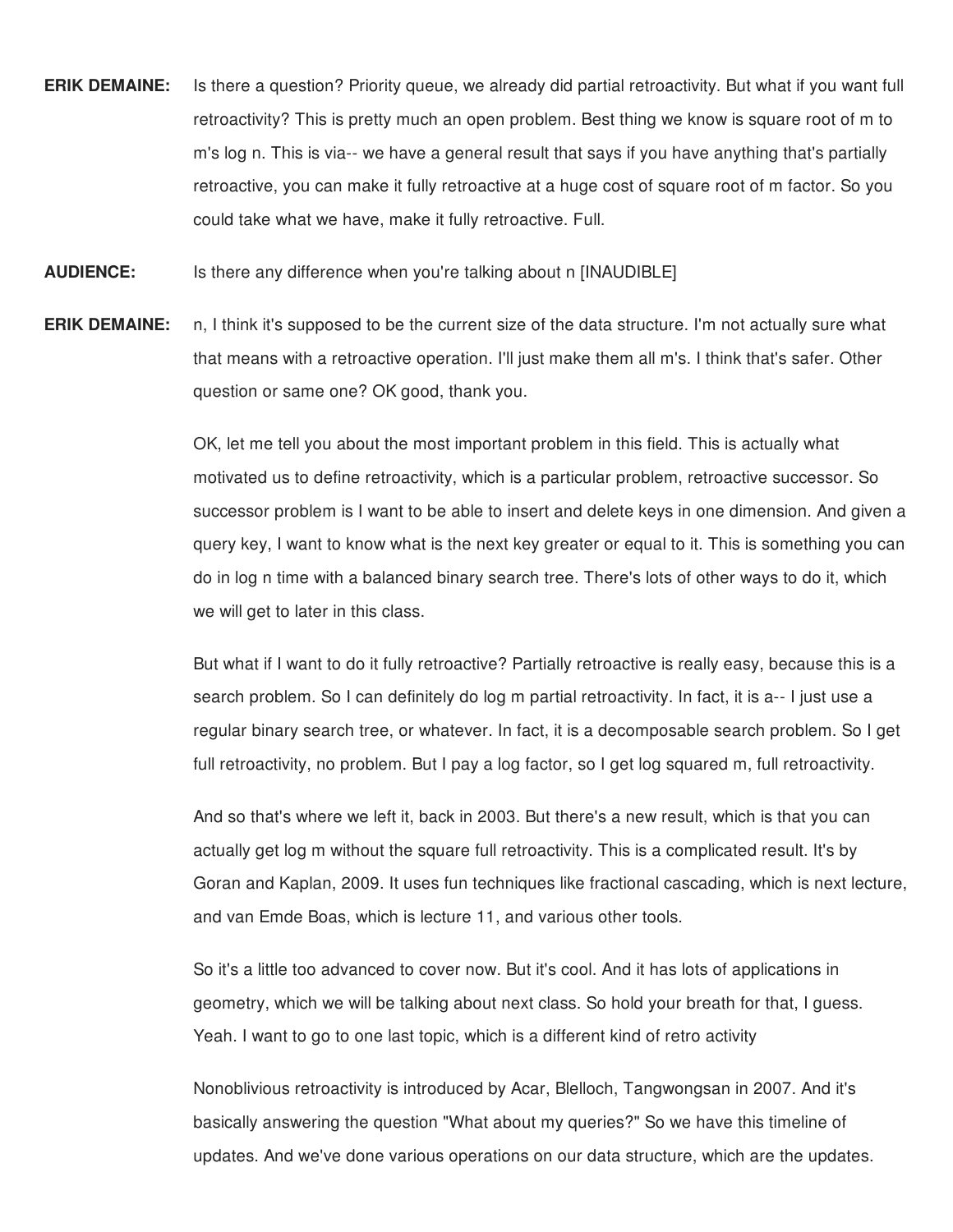And we've considered how those can be changed. And then with queries, either we're querying at the end or querying in the middle. But we're always getting sort of instantaneous, as the timeline exists right now, here's what the result of your query is.

But what if I want to do-- I mean, if I really-- normally when I use a data structure, I do some updates. I do some queries. I do a combination of these things.

And to make life worse, when I do a query, the result of that query probably influences what updates I do in the future. So real use, I'll just call that the algorithmic use of a data structure. Results of queries influence updates, what updates are going to do.

OK, and now this gets a little dicey, because what does influence mean? We don't know, because that's the user somehow depends on these results. So nonoblivious retroactivity is trying to deal with this issue. Can we get something reasonable?

So what we'd like to do is say, oh I now add an update over here, retroactively. So their updates are the same, in some sense. You can retroactively insert and delete updates and queries now. I'd like to know well, did the result of this query change? Maybe you can show- at the data structure level we can tell did that query result change. Maybe this one changed, but this one did not.

What we'd like to report to the user is what is the first query that changed, because that's like the first mistake that you made. Like oh you know, retroactively oops I should have deposited \$100 back here. And then these queries which we're checking whether the balance was positive or negative, some of their results might change, some of them might not.

If they change, then the algorithm has to-- I mean, it doesn't have to rerun these operations, because that's what retroactivity buys for you. But it has to say, oh well, now this query has changed. And then you have to rerun the algorithm from that point.

But not necessarily entirely. I mean, you look at that and say, oh, did that query actually change anything? This is now the algorithm. Oh yeah, instead of this update here, I would have made a different update u prime. Well, that's good, we know how to do that. That's a retroactive update. So I can delete this operation retroactively and insert this one.

So in general, what we assume the algorithm does is it looks at the first error, which is reported by our data structure. And then it then may make various changes from that point onward, but always monotonically left to right, as if it was rerun in the algorithm, but just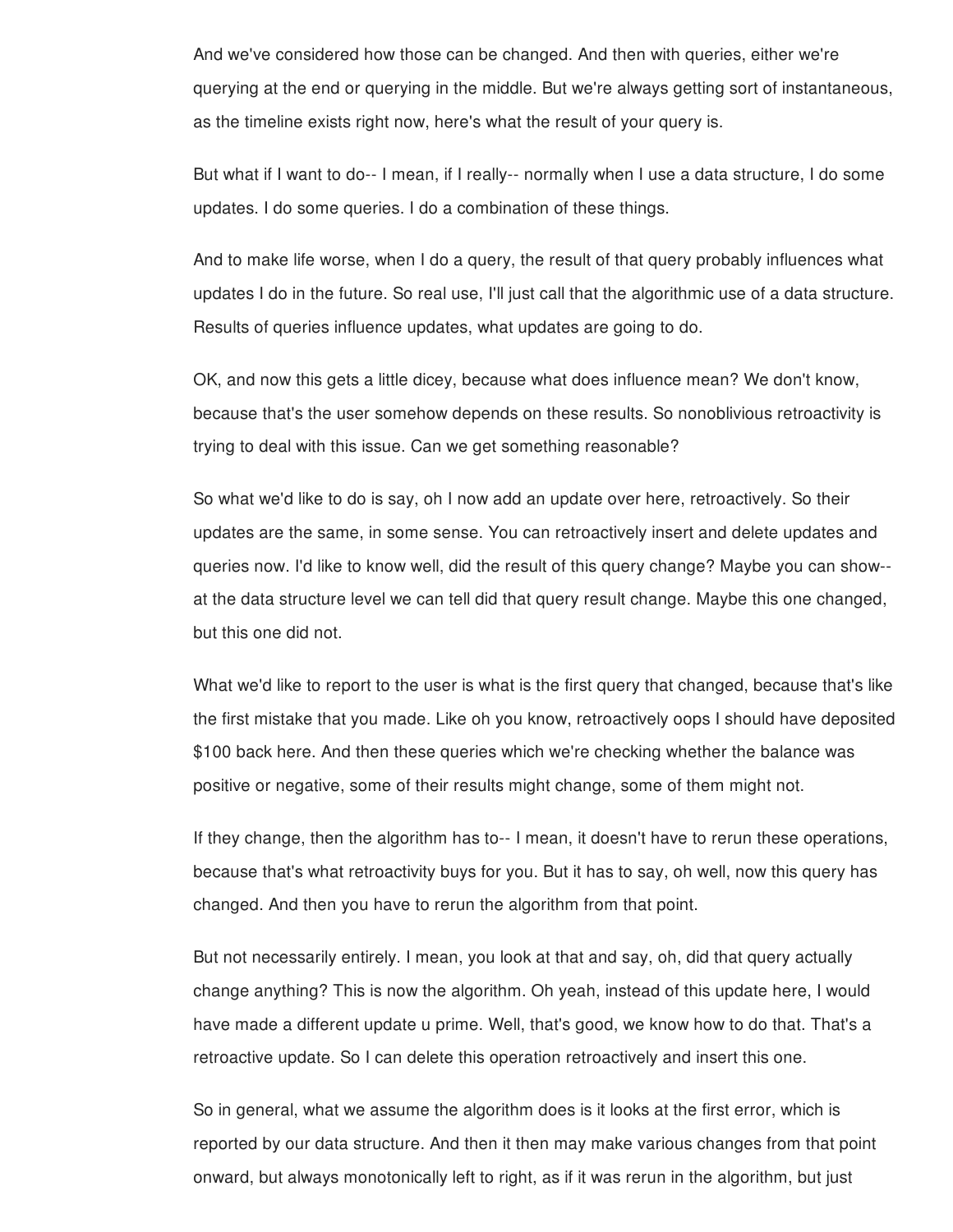changing what needed to change, until all the errors are resolved. All the queries have been corrected to the right answers. Then it can do whatever it wants. Then it can do retroactive operation anytime in the past.

OK, so this is an assumption. Assume once there's an error, that the algorithm makes changes, retroactive updates, from left to right. And also going to assume that it does it at times less than or equal to all errors.

So in general, you have a timeline. And then there are some errors where bad queries were done. Naturally, you would go right here and fix the first error, because that may influence other errors. And maybe you have-- so then you make that change. Maybe then that causes some other changes right after or somewhere in between. But then I don't want to make a change here, because that would be depending on this result, which was incorrect. So first you have to fix this. So you keep going to the right and you visit all the stars. That's this assumption.

This is a very different kind of retroactivity. I would say it's more about maintaining this exact picture of what's happening, but being able to teleport over the uninteresting stuff. So in this picture, if we're doing priority queues like this, when I make this change, well, that query changes. That query changes.

The delete-mins, the mins that they're deleting change. So here they were just updates. But if there's also a query here, which is what is the min, then all of these query values would change. So you're forced now to pay for that. So in some sense, it gets easier. Let's say.

For a lot of problems this kind of retroactivity is easier. But for many problems, it's also more useful. So their example is what if you want to do a dynamic Dijkstra? So you have Dijkstra's algorithm, and then you say, oh, actually this edge weight was wrong. So you run Dijkstra's algorithm once. You've got a priority queue in there telling you which vertex is next. And now you say, OK, I changed this weight at the beginning of time. I don't want to have to rerun Dijkstra entirely if nothing changes. Maybe that weight was completely irrelevant.

If you just do a retroactive update and see did any of the query results change, if they didn't change, then great you have the right answer. If they did change, the results change. And so you have to know for every wrong query that oh, I really had to change the shortest pathway. It's not this, it's now this. But hopefully, you will only have to change a very small amount if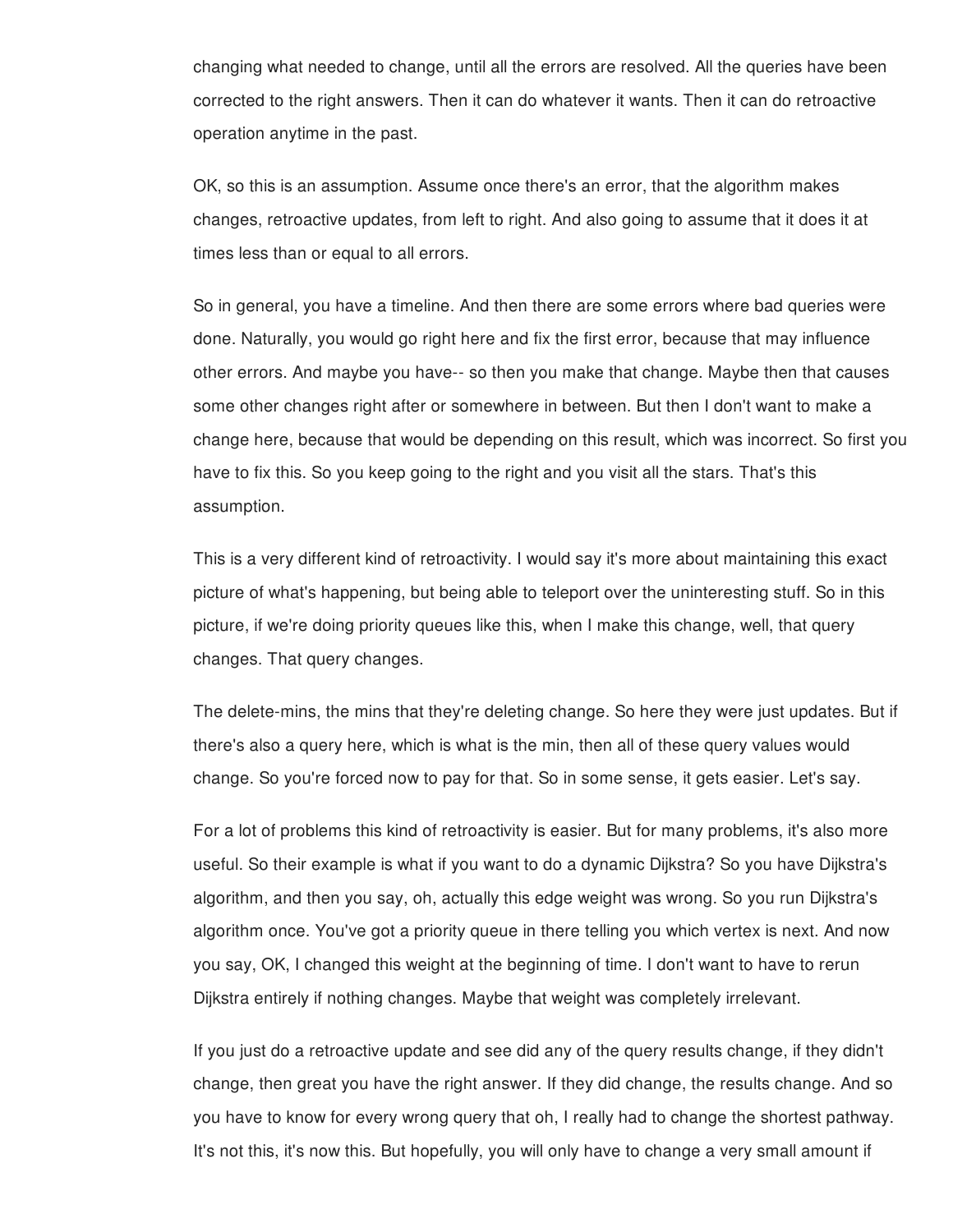your graph didn't change in a big way.

So it's hard to proof results about that, but at least this would let you dynamize almost any algorithm that's using the data structure. So it's easier, but useful for that kind of transformation.

OK, let me give you an example, which is priority queues. There's a bunch of results in their paper, but for symmetry. Tell you about priority queues. This will look completely different, so don't worry.

Operations-- well, the visual picture is the same, but the data structuring is all completely different. They can do all these things in log m per retroactive operation. Now there's no notion of full and partial. It's just nonoblivious retroactivity. I didn't write it here, but the data structure always maintains what is the earliest error currently.

Maintain the earliest in time error. That error is a query that used to return one result, now returns a new result.

OK we have a similar picture. So I cheated-- I've changed things a little bit. I didn't cheat. It's just a slight discrepancy. For retroactive, regular retroactive, insert and delete-min were more interesting, because then they were chain reactions. In this world you don't have to combine delete and min. You could consider delete separate from min.

Because now, updates are allowed to depend on queries. So maybe you compute a min and then you decide to delete that thing. If the min changes, well then, the thing that got deleted might also change. That's the algorithm's choice. What to do.

So in this new world of insert, delete, and min, slightly more general, if you look at an item, it gets inserted at some time. It might get deleted at some time. Sometimes it might go off to infinity, if it never gets deleted. OK, this is our new picture of the priority queue over time. So again, this is the time axis. And this is the key value. So have some inserts, deletes. They're all corresponding points in here.

And then you have min queries, which maybe I will draw in red. So min query would be something like this. Give me what is the lowest segment at this time.

So that's my sequence of operations is the projection onto time, so there's this thing. Then there's this query. Then there's this insertion. Then there's this deletion. Then there's this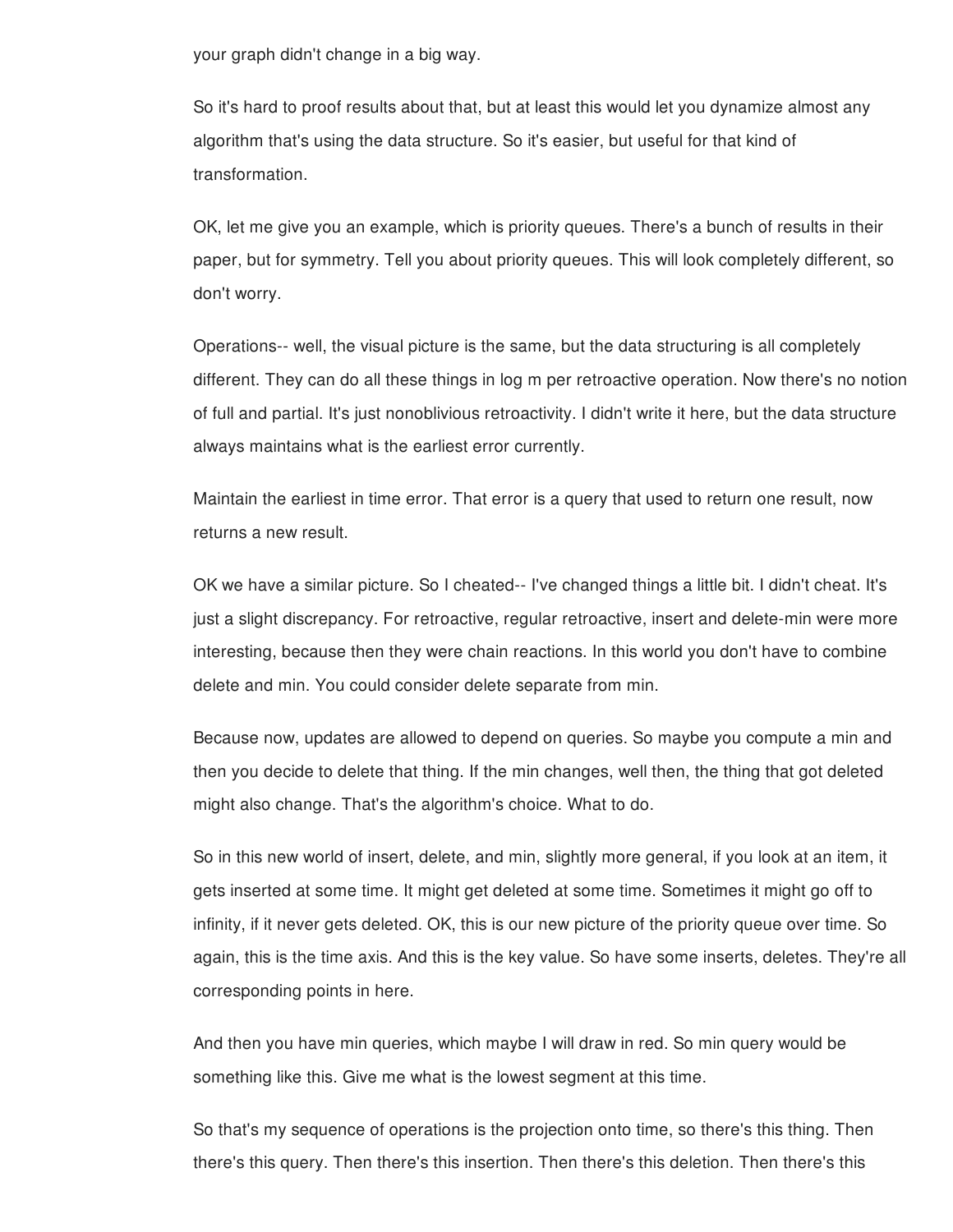deletion. Then there's this query. Min query, then there's this insertion. Then there's this query. Then there's this deletion. You get the idea. But this is a way to two-dimensionalize that picture.

- **AUDIENCE:** Can you delete without the query?
- **ERIK DEMAINE:** Sorry?
- **AUDIENCE:** Can you delete without the query?

**ERIK DEMAINE:** You can delete without a query in this model. Make our life a little bit harder.

Now what we need to support are capital insert, and capital delete, retroactive insert and delete, of all three of these operations. Before it was just updates. Now we can insert and delete queries. A little harder to think about. But it can be done.

So for example, let's just-- I'm not going to do all the cases, because there's a lot of them. Let's say I delete this deletion. OK, that means that this will just go to the right. OK, that's bad, because it changes all of these queries. All of these queries are now incorrect. We're just going to keep the picture like this and remember that there are errors. And we'll be able to maintain at every moment what is the next error.

The errors are these crossings. Crossings are bad. That means you have the wrong picture. But we'll wait for the algorithm-- we'll tell the algorithm this is the next crossing. And it's going to have to fix it by say deleting that query and then reinserting it. Then it will get the correct result. But it might do other updates meanwhile. So let's not try to fix them all now because they may change. Maybe they'll decide to re-insert a deletion here to do that, and then erase all of those crossings, if we're lucky.

You might also insert an insertion. That's basically the same as deleting a deletion. You get a whole bunch of crossings. Inserting an insertion and deleting a deletion are about the same. So the other case is inserting a deletion or deleting an insertion.

So inserting a deletion. Let's say that I insert a deletion here. So now suddenly this thing ceases to exist. All of this is gone. We get not a crossing error, but we get what I'll call a floating air, which is that these guys are currently returning something that there's no segment there. OK, so we can get crossing errors and floating errors.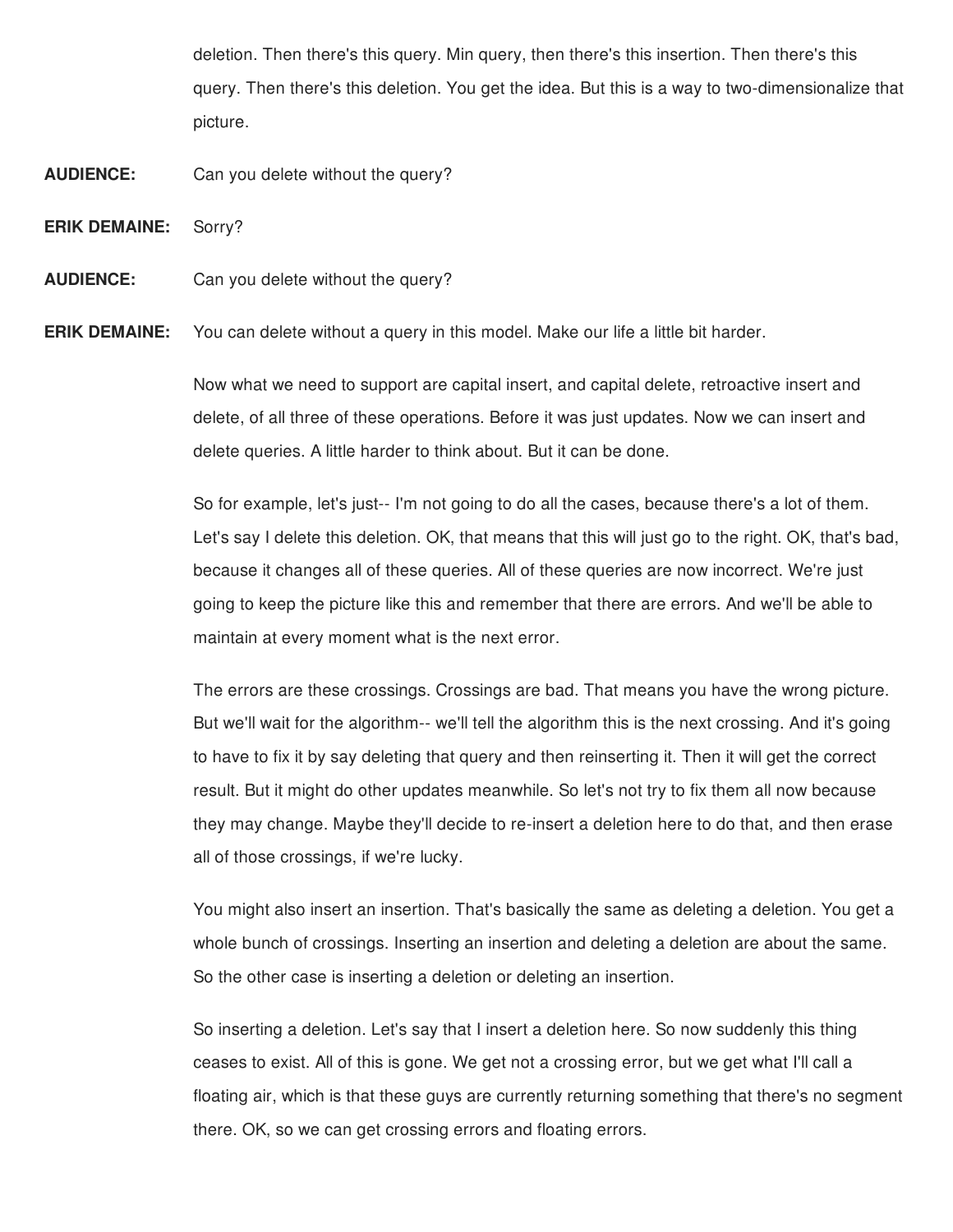I want to give you enough of this data structure to show that actually you use these data structures to solve it. So in that sense, it's actually not that much easier. I said it was easier, but we're going to need a retroactive successor in order to solve this problem.

OK, some variants.

Man, who used this colored chalk? It's so hard to erase.

Let's say I want to maintain the lowest leftmost crossing.

So in this picture, where I have a bunch of crossings, this is the one I want to maintain, the bottom left one. Now there's a bit of a subtlety here, which is do you do you minimize ycoordinate and then x-coordinate? Or vice versa? It turns out these are the same thing.

I don't want to prove that here, but because of this assumption that we're always proceeding monotonically left to right, we have a nice invariant that if you look at all the crossings, they involve segments that start to the left of all errors. Because all the changes we've made are to the left of all errors by this property. And so it's really just a whole bunch of rays coming in from negative infinity on the left, and a whole bunch of rays coming from minus infinity on the bottom. Sometimes the rays stop. But if you look at where they cross, there's a uniquely defined bottom left corner.

OK, so that's this picture. Those rays might go different amounts from either side, but there is a single lower left corner. So we're going to maintain that.

And we're also going to maintain the leftmost floating point, floating error, on each row separately. So in each horizontal line, like here, we'll maintain that there's a floating error here for this row. But we won't figure out that one till later. That just saves the work we have to do.

OK, now let me show you an operation let's do insert min. So I want to-- I'm going to use x for time here, because it's a little bit more intuitive. X-coordinate is time.

Suppose I want to insert a query. This is actually an easy case because there's no chain reactions here. It's going to be correct because I'm doing the query right now. This is basically a fully retroactive query. I'm adding a new time, a new query, and I want to know what is the first ray that I hit. How do I solve that?

So what's going on here is I'm basically manipulating these line segments. I mean, the red